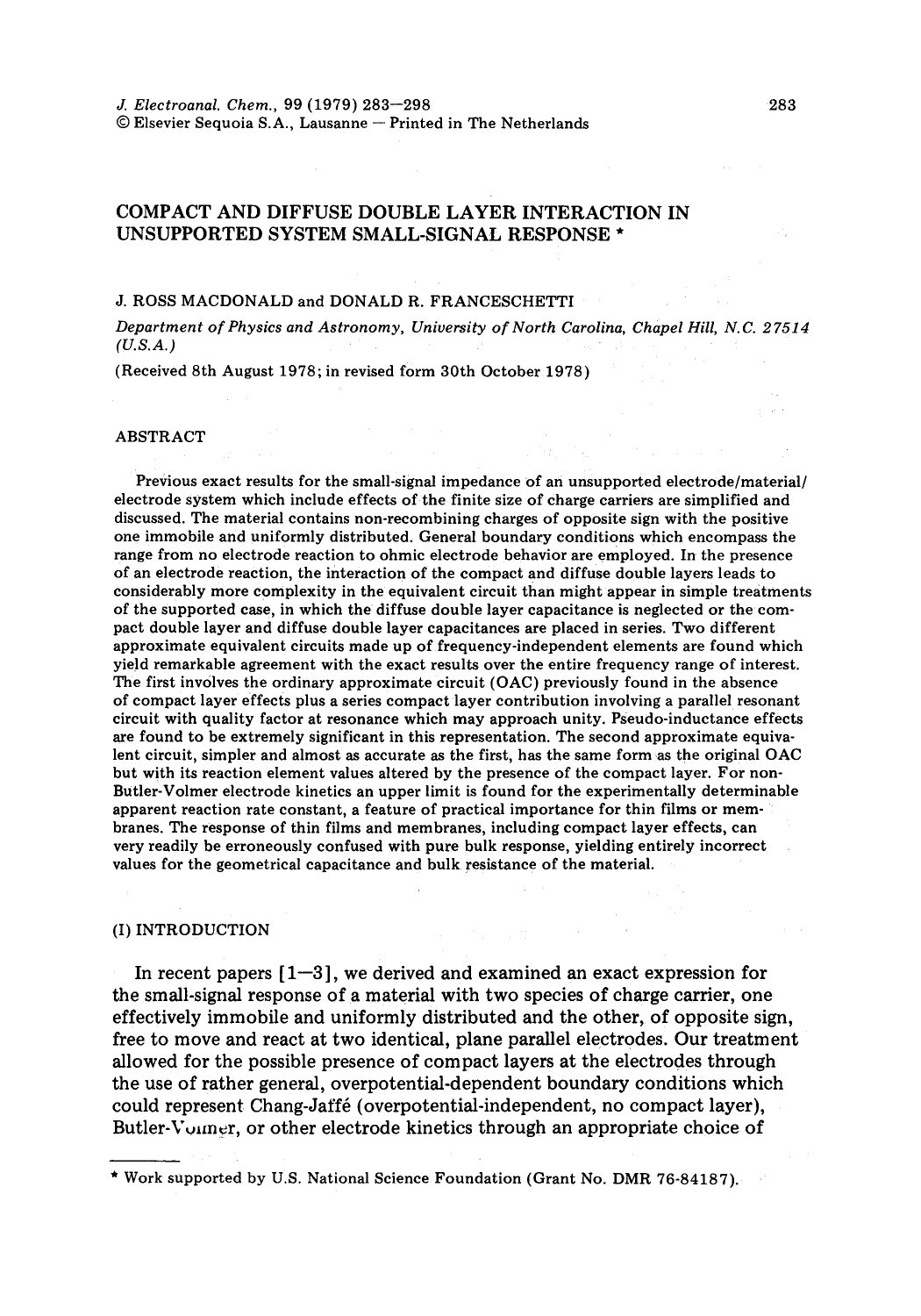

Fig. 1. Equivalent circuit for the exact impedance,  $Z_T$ , when compact layers are present. The impedance of the left circuit is  $Z_{CJ}$ , that of the right  $Z_{CL}$ , and  $Z_T = Z_{CJ} + Z_{CL}$ .

parameters. As in previous exact work on small-signal a.c. response [4] it was necessary to assume flat-band equilibrium conditions (the absence of intrinsic space-charge layers) in order to obtain a solution in closed form. Although the possible occurrence of specific adsorption was considered in our original discussion, for simplicity it will be excluded here.

In this work we consider the representation of small-signal response, including compact layer effects, by two approximate equivalent circuits composed of frequency-independent elements. The circuits are derived from the exact impedance expression presented earlier and in particular from the circuit representation given in Fig. 1, for which the components are defined below. The separation of the total impedance into two parts as depicted in the Figure is that which apparently leads to the most accurate approximate equivalent circuit composed solely of frequency independent elements, a representation sufficiently accurate that it may be used in data analysis in place of the exact result with negligible error. A second approximate circuit, of considerably simpler form, is then introduced and is shown to provide, in many cases, nearly as accurate a representation of the system response as the first approximate circuit. Expressions are given for the values of the elements of the second, simpler, circuit in terms of the elements of the first approximate circuit, which are defined with respect to the fundamental circuit parameters.

In Fig. 1, the right hand circuit involves a compact layer capacitance,  $C_{\rm C}$ , and a parallel impedance  $Z_{SC}$ , also associated with compact layer effects.  $C_{C}$  has the usual Helmholtz model form and will here be considered as a parameter of known value. The exact impedance in the absence of compact layers (i.e.  $C_C$  =  $\infty$ ) is denoted  $Z_{CJ}$  and is represented by the portion of the circuit on the left hand side of the dashed line. Here  $C_{g}$  is the geometrical capacitance of the entire system excluding compact layer regions and  $R_{\infty}$  its high-frequency limiting resistance. Both quantities thus involve the length  $l$ , the distance between the electrodes minus the thickness of the two compact layers. All definitions not given herein may be found in the earlier work cited.

In the remainder of this work impedances and admittances will be normalized with  $R_{\infty}$ , so that  $Z_N = Z/R_{\infty}$  and  $Y_N = Z^{-1} = YR_{\infty}$ ; capacitances normalized with  $C_g$ ,  $C_N \equiv C/C_g$ ; and frequency normalized with  $\tau_D^{-1}$ ,  $\Omega \equiv \omega \tau_D$ , where  $\tau_{\text{D}} = R_{\infty}C_{g}$  is dielectric relaxation time of the material. Processes of most importance in the present context appear for  $\Omega$  < 100. Another impor-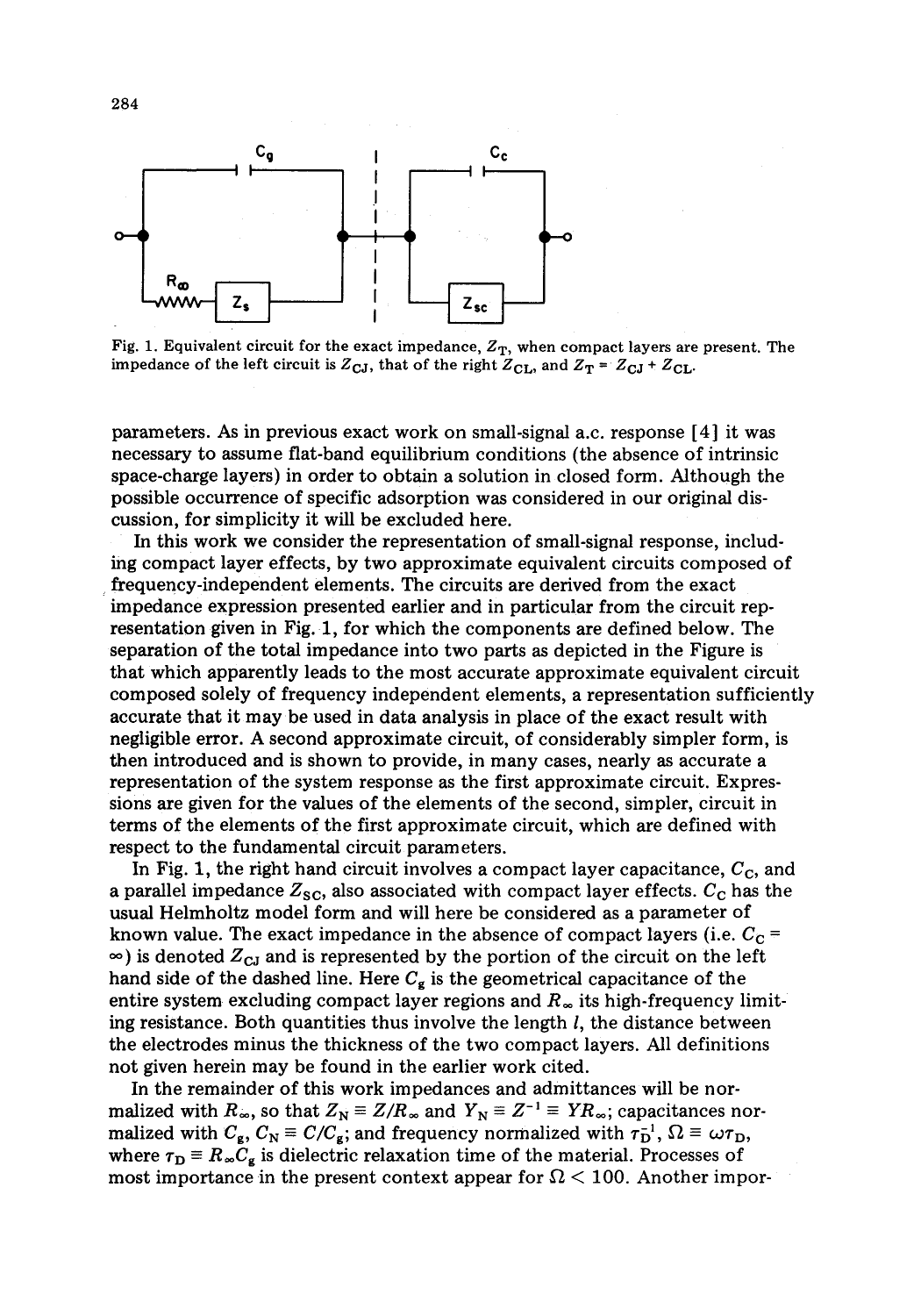tant quantity is the normalized half-length, which may be expressed either as  $M \equiv l/2L_D$  or as  $M_n \equiv l/2\sqrt{2L_D} \equiv l/2L_{Dn} \equiv M/\sqrt{2}$ , where  $L_D$  is the bulk Debye length for both carrier species mobile and  $L_{\text{Dn}} \equiv \sqrt{2L_{\text{D}}}$  is the Debye length for negative carriers alone mobile, the case we shall consider here.

### (II) ANALYSIS

In this Section, we shall derive the first of the two approximations to the exact solution and consider its associated equivalent circuit. The adequacy of the two approximations will be examined in detail in later Sections. In the present case of no specific adsorption, one finds that the exact expression for the normalized impedance involves the four frequency-independent dimensionless parameters M,  $C_{CN}$ ,  $\rho_2$ , and  $\nu_2$ . Here  $\rho_2$  (previously denoted  $r_n/2$  or  $r_2/2$ ) is a normalized reaction rate parameter for negative mobile charges [4]; the normalized reaction resistance associated with it is  $R_{RN} \equiv \rho_2^{-1}$ ; and  $\nu_2$ (previously denoted  $v_n$ ) is a parameter which specifies the dependence of the rate of electrode reaction of the negative charges on the overpotential. There is no dependence in the Chang-Jaffé case where  $\nu_2$  is zero, and in the familiar Butler-Volmer case one must set  $\nu_2 = 1$ . The left-hand part of Fig. 1, when normalized to give  $Z_{\text{CJN}}$  involves  $C_{\text{gN}} \equiv C_{\text{g}}/C_{\text{g}} = 1$ ,  $R_{\infty \text{N}} \equiv 1$ , and  $Z_{\text{SN}}$ , where [4]

$$
Y_{SN} = Z_{SN}^{-1} = \rho_2 + i\Omega \psi^{-1} (\gamma_2 - 1)
$$
 (1)

where  $\psi = 1 + i\Omega$ , and  $\gamma_2 = (M_n \psi^{1/2}) \text{ctnh}(M_n \psi^{1/2})$ . An important derived quantity is  $\gamma_{20} \equiv C_{DN} = (M_n) \text{ctnh}(M_n)$ , the  $\Omega \to 0$  limit of  $\gamma_2$ .

We shall now make an approximation which might seem to restrict the use of subsequent results to the low frequency region,  $\Omega \ll 1$ , but which turns out to be far less limiting. Expand  $\psi^{1/2} \equiv (1 + i\Omega)^{1/2}$  and  $\gamma_2$  to first order in  $\Omega$  to yield  $\psi^{1/2} \cong 1 + (i\Omega/2)$  and  $\gamma_2 \cong C_{DN} + i\Omega \epsilon_M$ , and neglect explicit  $\Omega^2$ terms in the numerator of eqn. (1). Here  $\epsilon_M \equiv 0.5[C_{DN} - (M_n^2) \text{csch}^2(M_n)]$  and approaches zero as  $M_n \rightarrow 0$ . Let us denote results obtained in this approximation by a prime. Then

$$
Y'_{SN} = \rho_2 + i\Omega (C_{DN} - 1)/(1 + i\Omega)
$$
 (2)

This expression can be represented by a reaction resistance  $R_{\rm RN} \equiv \rho_2^{-1}$  in paralel with the series combination of a resistance  $R_{SN} \equiv (C_{DN} - 1)^{-1}$  and a reaction capacitance  $C_{RN} \equiv (C_{DN} - 1)$ , where  $C_{DN}$  is the appropriate diffuse double layer capacitance. In the following we shall delete  $R_{SN}$  since it has little effect on the value of  $Y'_{SN}$  for  $\Omega \leq 0.1$  while at higher frequencies the contribution of  $Y_{SN}$  to  $Z_{CIN}$ , is usually overwhelmed by that of the other circuit elements. We thus obtain the approximate circuit (OAC) shown on the left side of Fig. 2a which agrees with the exact result previously obtained [4] in the  $\Omega \rightarrow 0$  limit.

The exact solution [2] for the  $Y_{\text{SCN}} \equiv Z_{\text{SCN}}^{-1}$  of Fig. 1 may be written as

$$
Y_{\text{SCN}} = \frac{\rho_2 [C_{\text{CN}} \{\rho_2 \psi + i\Omega (\nu_2 \rho_2 + \gamma_2 [1 + \nu_2])\} + \nu_2 \gamma_2 (\rho_2 \psi + i\Omega \gamma_2)]}{(\rho_2 + \gamma_2) [\rho_2 (1 + i\Omega - \nu_2) + i\Omega \gamma_2]}
$$
(3)

It should be noted that  $Y_{SCN}$  involves the quantity  $\gamma_2$  which is associated with processes in the bulk and diffuse layer. Since the potential drop across the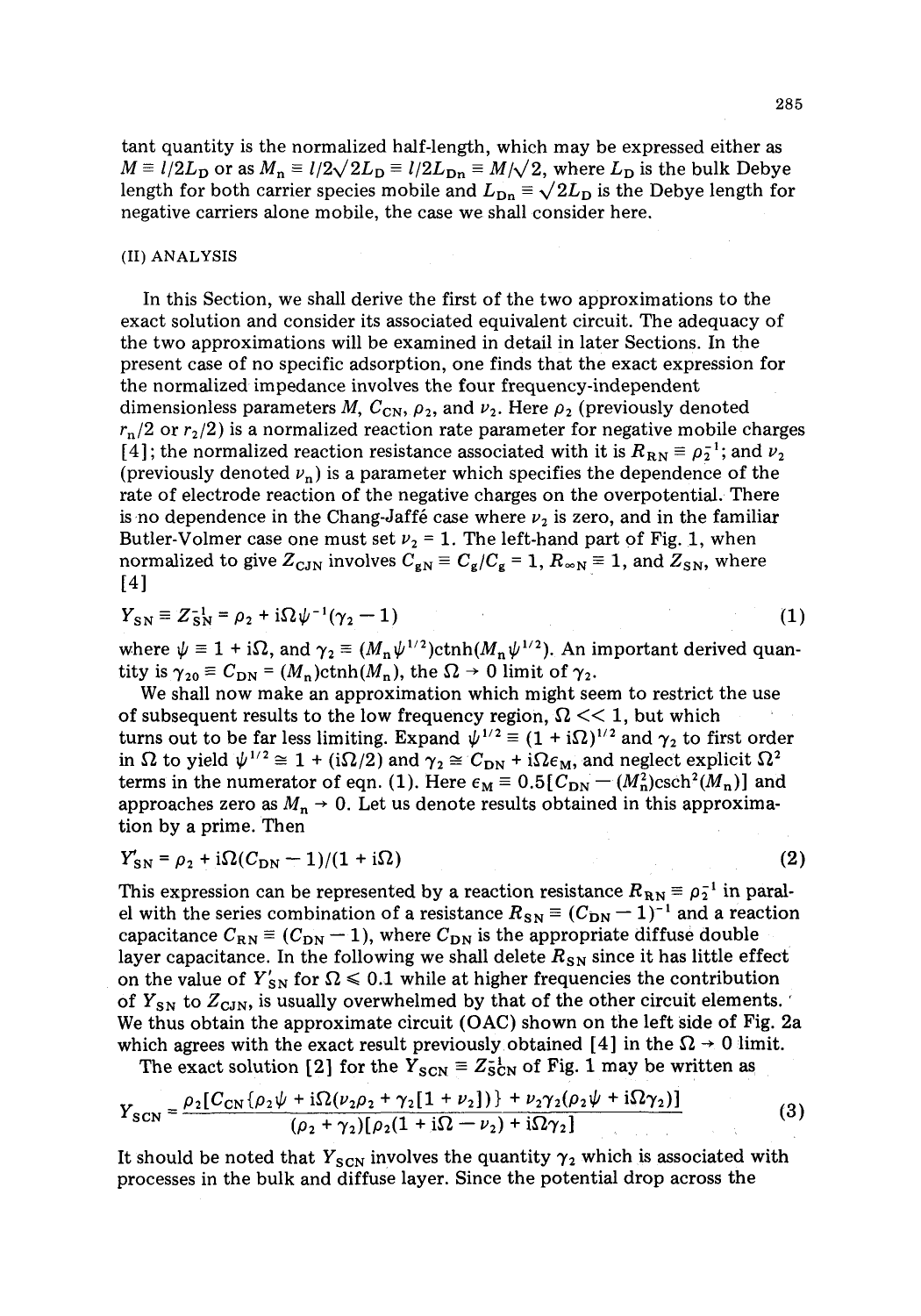

Fig. 2. Approximate equivalent circuits involving only frequency-independent elements. (a) Circuit for the first approximation. (b) Circuit for the second approximation when  $C_2 = \overline{C}_R$ and  $R_2 = \overline{R}_R$ .

compact layer is determined in part by processes in the diffuse layer and bulk, it is not possible to represent the effect of the compact layer by an equivalent circuit whose components are independent of the diffuse layer and bulk parameters. The total compact layer admittance (actually that for two identical electrodes) is then

$$
Y_{\text{CLN}} \equiv Y_{\text{SCN}} + \text{i}\Omega C_{\text{CN}} \tag{4}
$$

In the completely blocking situation, where  $\rho_2 = 0$ ,  $Y_{CLN} = i\Omega C_{CN}$ , and the compact layer contributes only the capacitance  $C_{CN}$ , which is in series with the left-hand circuit of Fig. 1. Let us again use the approximate form for  $\gamma_2$ and neglect  $\Omega^2$  terms separately in the numerator and denominator of eqn. (3). The result may be put in the following forms:

$$
Y'_{SCN} = \frac{A + i\Omega B}{C + i\Omega D} = \frac{1}{(C/A) + i\Omega(D/A)} + \frac{i\Omega(B/C)}{1 + i\Omega(D/C)}
$$
  

$$
\equiv [R_{LN} + i\Omega L_{CN}]^{-1} + i\Omega C_{XN}[1 + i\Omega R_{XN}C_{XN}]^{-1}
$$
(5)

The frequency-independent circuit elements appearing in the above are given by the following expressions:

$$
R_{LN} = (1 - \nu_2)(C_{DN} + \rho_2)[\rho_2(C_{CN} + \nu_2 C_{DN})]^{-1}
$$
 (6)

$$
L_{CN} = [(C_{DN} + \rho_2)^2 + \epsilon_M (1 - \nu_2) \rho_2] [\rho_2^2 (C_{CN} + \nu_2 C_{DN})]^{-1}
$$
 (7)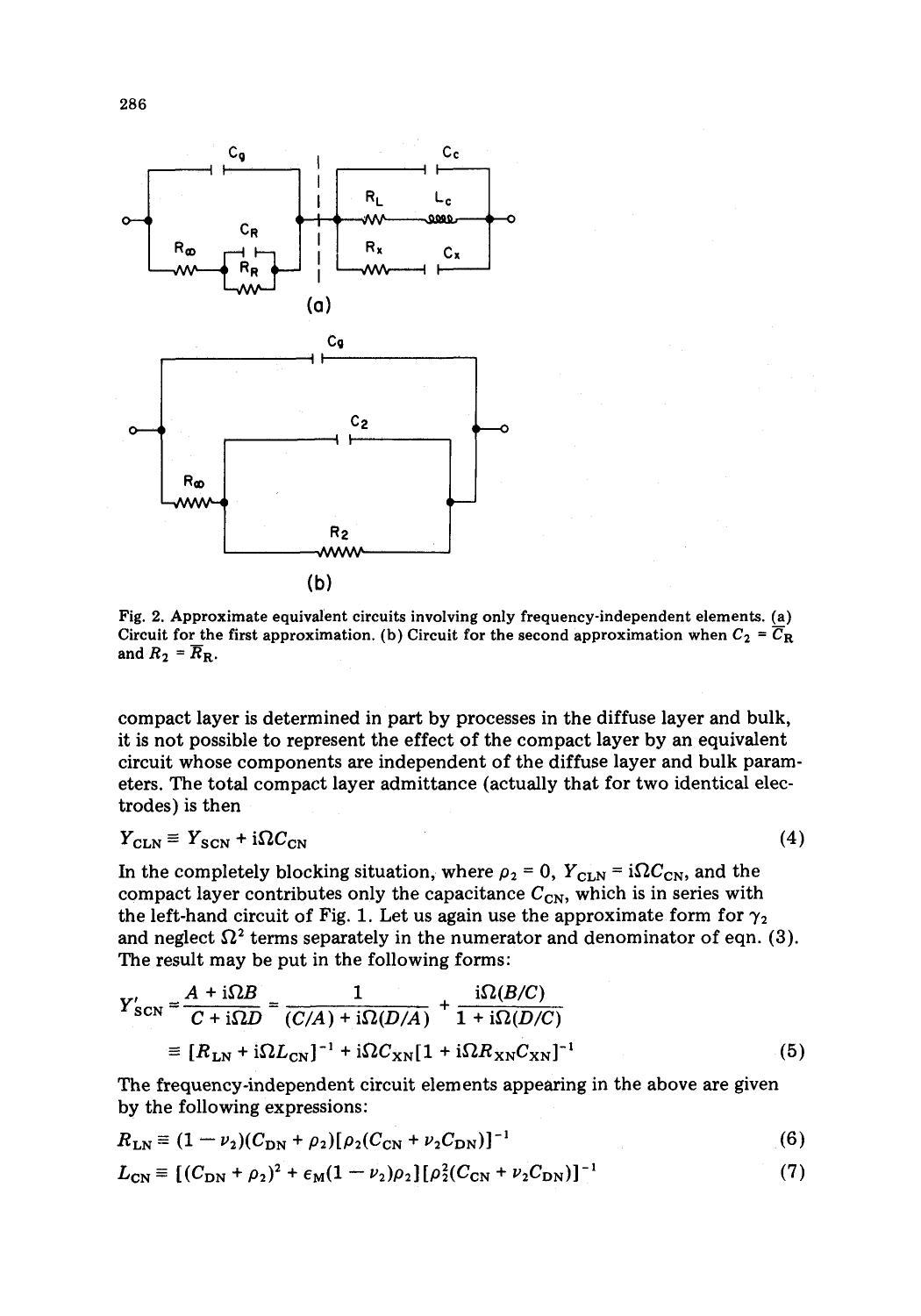$$
^{287}
$$

$$
R_{\rm{XN}} \equiv \frac{[(C_{\rm{DN}} + \rho_2)^2 + \epsilon_{\rm{M}}(1 - \nu_2)\rho_2]}{\rho_2[(C_{\rm{DN}} + \rho_2)\{(1 + \nu_2)C_{\rm{CN}} + \nu_2 C_{\rm{DN}}\} + \epsilon_{\rm{M}}\nu_2\rho_2]}\tag{8}
$$

and

$$
C_{\rm XN} \equiv \frac{[(C_{\rm DN} + \rho_2) \{ (1 + \nu_2) C_{\rm CN} + \nu_2 C_{\rm DN} \} + \epsilon_{\rm M} \nu_2 \rho_2]}{(1 - \nu_2)(C_{\rm DN} + \rho_2)}
$$
(9)

The quantity  $R_{LN}$  had been previously denoted  $R_{SCNO}$ , the  $\Omega \rightarrow 0$  value of  $Z_{SCN}$ . These results lead directly to the circuit on the right side of Fig. 2a. Alternatively,  $Z'_{\text{SCN}}$  can be represented by an equivalent circuit made up of a resistance and capacitance in parallel  $(R_{LN}$  and  $C_{XN}$ , in series with a resistance and inductance in parallel  $(R_{XN}$  and  $L_{CN}$ ). The choice is arbitrary since the impedance is the same for both representations at all frequencies. They both reduce to just  $R_{XN}$  and  $L_{CN}$  in parallel when  $\nu_2 = 1$ . We shall use the Fig. 2a representation but most attention will be given to the four circuit elements of  $Z'_{\rm{SCN}}$  which are the same for either arrangement. Let the impedance of the entire circuit, which includes  $Z'_{SN}$  and  $Z'_{SCN}$ , be denoted by  $Z'_{TN}$ , while that where no approximations are made is denoted  $Z_{TN}$ .

### (III) DISCUSSION OF RESULTS

#### *(a) Samples of macroscopic dimensions*

In the Fig. 2a representation, the compact layer contribution to  $Z_{TN}$ ,  $Z'_{CLN}$  $[Y'_{\text{SCN}} + i\Omega C_{\text{CN}}]^{-1}$ , involves an inductance in a resonant circuit. The inductive element does not, of course, imply the possibility of energy storage in a magnetic field, which is excluded in the model treated in our work, but simply expresses a phase relationship between processes in the compact and diffuse layers. The undamped resonant frequency  $\Omega_0 \equiv (L_{CN}C_{CN})^{-1/2}$  reduces to the simple form

$$
\Omega_0 = \{ [1 + (C_{DN}/C_{CN})]/[1 + (C_{DN}/\rho_2)^2] \}^{1/2}
$$
\n(10)

when  $\nu_2 = 1$  (Butler-Volmer kinetics). In this case the damped and undamped resonant frequencies are the same.

The resonant character of  $Z'_{\text{CLN}}$  is a reflection of the exact behavior of  $Z_{\text{CLN}}$ and is not an artifact of the approximations made in Section II. This can be seen if one examines the percentage differences (p.d.'s) between the real of or imaginary parts of Z and Z', i.e.  $100[Re(Z) - Re(Z')] / |Z|$  and  $100[Im(Z) Im(Z')$ ]/ $|Z|$ . For most conditions of interest, one finds that the maximum difference between the parts of  $Z_{CLN}$  and  $Z'_{CLN}$  is usually less than 1%, even at  $\Omega$  = 1, and rapidly approaches zero as  $\Omega \rightarrow 0$ . It should be noted however, that since the decomposition  $Z_{TN} = Z_{CN} + Z_{CLN}$  adopted here is not the only one possible, alternative equivalent circuits may be found with qualitatively different features.

We have already noted that  $Y_{SN}$  usually has only a small effect on  $Z_{CJN}$  when  $\Omega \geq 0.1$ , and thus the substitution of  $Y'_{SN}$  for  $Y_{SN}$  introduces only small errors in  $Z_{\text{CJN}}$ . Therefore,  $Z'_{\text{TN}} \equiv Z'_{\text{CJN}} + Z'_{\text{CLN}}$  will usually well approximate  $Z_{\text{TN}} = Z_{\text{CJN}} + Z_{\text{CLN}}$  even for  $\Omega \sim 1$ . For parameter values  $M = 10^4$ ,  $C_{\text{CN}} = 10^3$ ,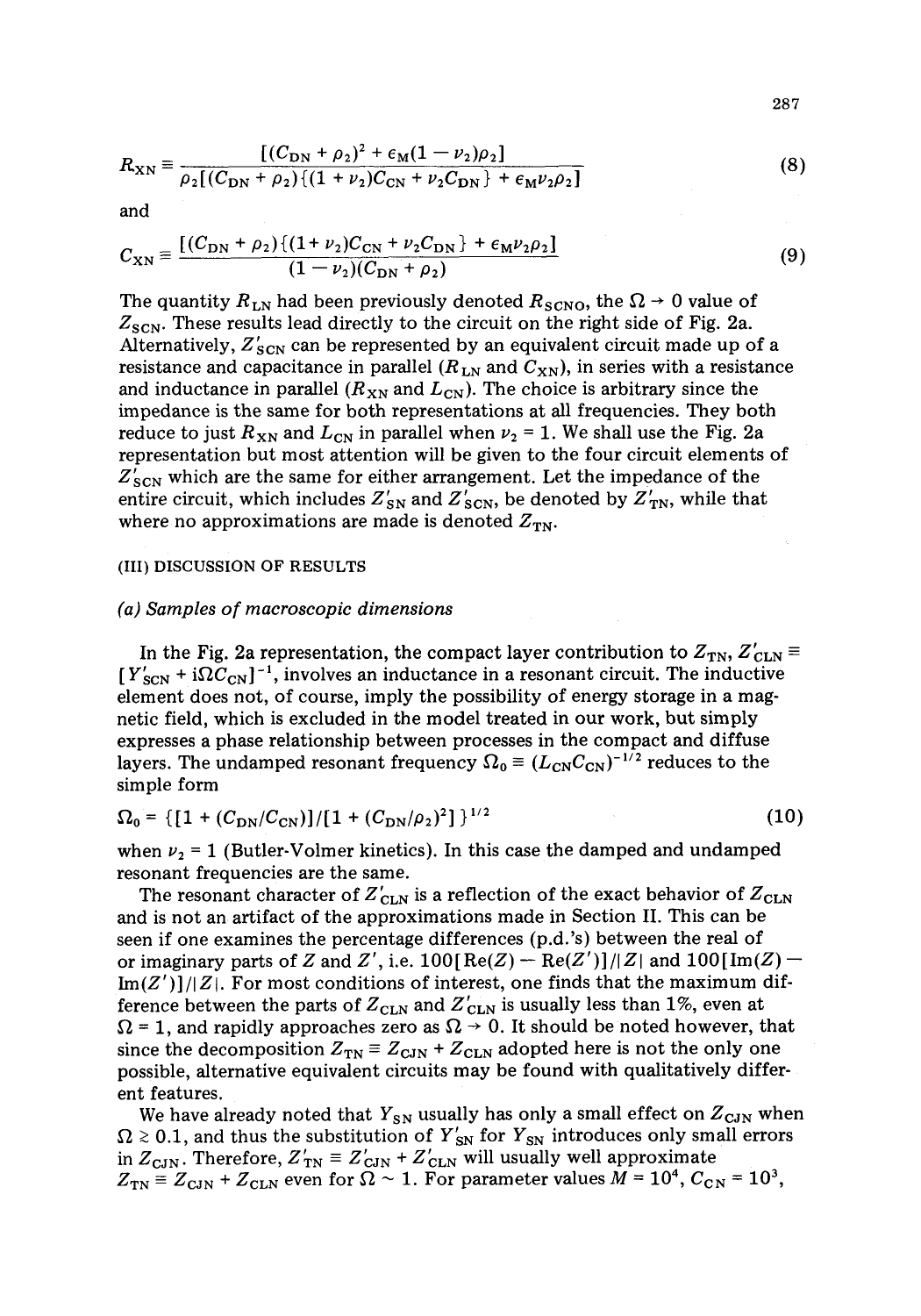$\rho_2 = 1$  and  $\nu_2 = 0.5$ , for example, one finds the maximum p.d.'s between the real and imaginary parts of  $Z'_{TN}$  and  $Z_{TN}$  to occur in the region  $\Omega = 0.01$  to 0.1 and be less than 0.01%! Further explicit results will be presented below. Similar excellent agreement is found for other sets of system parameters when M and  $C_{\text{CN}} >> 1$ . Thus conclusions drawn from the circuit of Fig. 2a follow as well from the exact results for all  $\Omega$  when M and  $C_{\text{CN}}$  are large. Slightly modified conclusions must be drawn for the region  $\Omega \geq 0.1$  in the thin film or membrane case, where  $C_{CN} \sim 1$ . Thin film and membrane response will be discussed in some detail later in this work.

In the completely blocking situation ( $\rho_2 = 0$ ),  $R_{RN} = L_{CN} = R_{XN} = \infty$  and  $Z'_{\text{CLN}}$  reduces simply to  $C_{\text{CN}}$  in series with the left-hand circuit. As  $\Omega$  approaches zero, the total parallel capacitance of the system,  $C_{PN}$ , appearing in  $Y'_{TN}$  or  $Y_{TN}$  $\equiv Z_{\text{TN}}^{-1} \equiv G_{\text{PN}} + i\Omega C_{\text{PN}}$ , approaches its  $\Omega = 0$  value,  $C_{\text{PNO}} = [C_{\text{DN}}^{-1} + C_{\text{CN}}^{-1}]^{-1}$ , the conventional result, thus exactly justifying in this completely blocking case, but only in this case, the conventional separation of double-layer differential capacitance results into compact layer and diffuse layer contributions.

Another limiting case is that in which  $\nu_2 = 1$ , as for Butler-Volmer kinetics. Then  $R_{LN} \rightarrow 0$  and  $C_{XN} \rightarrow \infty$ , leaving just  $C_{CN}$ ,  $L_{CN}$  and  $R_{XN}$  in parallel. This is not a situation where  $R_{XN}$  is always so small that it dominates the impedance. The quality factor at  $\Omega = \Omega_0$ ,  $Q_0 = R_{XN} [C_{CN}/L_{CN}]^{1/2}$ , can readily be of the order of unity. Consider, for example, the situation where  $C_{DN} >> \rho_2$ . Then

$$
Q_0 \simeq \left[ \frac{C_{\rm CN}(C_{\rm CN} + C_{\rm DN})}{(2C_{\rm CN} + C_{\rm DN})^2} \right]^{1/2} \tag{11}
$$

a quantity which approaches its maximum value of 0.5 when  $C_{\text{CN}} >> C_{\text{DN}}$ . Even when  $C_{DN} = 10^4/\sqrt{2}$ ,  $C_{CN} = 10^3$ , and  $\rho_2 = 0.1$ ,  $Q_0 \simeq 0.31$ . On the other hand, for  $\rho_2 >> C_{DN}$  one finds that  $Q_0$  approaches  $(1 + \nu_2)^{-1}$  when  $C_{CN} >> C_{DN}$ as well. The compact layer impedance,  $Z'_{\text{CLN}}$ , is by no means negligible compared to  $Z'_{\text{CJN}}$ . For example, for  $M=C_{\text{CN}}=10^4$ ,  $\rho_2 = 0.1$ , and  $v_2 = 1$ ,  $Z'_{\text{CLN}}$  and  $Z'_{\text{CJN}}$  are respectively, 1.869 + 1.179i and 7.667 – 4.714i for  $\Omega = 10^{-5}$ , and  $0.3547 - 0.8948$ i and  $1.196 - 1.387$ i for  $\Omega = 10^{-4}$ . These values are negligibly different from  $Z_{\text{CLN}}$  and  $Z_{\text{CLN}}$  here. Note that the resonant frequency must lie between these values of  $\Omega$  since Im( $Z'_{CLN}$ ) changes sign between them. It is actually found to occur at  $\Omega \cong 1.848 \times 10^{-5}$ . The normalization of the pseudoinductance  $L_c$  used here is  $L_{CN} = L_c/r_p R_\infty$ . In the present case,  $L_{CN} \approx 2.93 \times$  $10^5$ . For the typical values  $C_g = 10 \text{ pF}$  and  $R_\infty = 10^3 \Omega$ , one finds that the above value of  $L_{CN}$  corresponds to  $L_{C} \cong 2.93$  H, a substantial inductance were it real.

The fast reaction case,  $\rho_2 \rightarrow \infty$ , is also of interest. For  $\nu_2 = 1$ ,  $Y_{SCN}$  involves a term proportional to  $(i\Omega)^{-1}$  and thus becomes infinite at  $\Omega = 0$ . The compact layer thus contributes nothing at  $\Omega = 0$ . Although |  $Y_{\text{SCN}}$ | is not infinite for  $\Omega > 0$  in this case, it will be very large for the present  $C_{CN}$  and/or  $C_{DN} >> 1$ case. Then  $|Z_{\text{CJN}}| >> |Z_{\text{CLN}}|$  and only bulk behavior will appear. When  $\nu_2 \neq 1$ ,  $R_{LN}$ ,  $L_{CN}$ ,  $R_{XN}$ , and  $C_{XN}$  are all non-zero but the time constants  $R_{XN}C_{XN}$  and  $L_{CN}/R_{LN}$  both become  $(1 - \nu_2)^{-1}$ . Further  $\Omega_0 \rightarrow [1 + (\nu_2 C_{DN}/C_{CN})]^{1/2}$ , always greater than unity when  $\nu_2 > 0$ . ( $\nu_2 < 0$  is improbable since it implies a decrease in overall reaction rate with increasing overpotential.) The very fast reaction situation will be further discussed at the end of this Section.

In the general  $v_2 \neq 1$  case with  $\rho_2 \ll C_{DN}$ , one again finds that the contribu-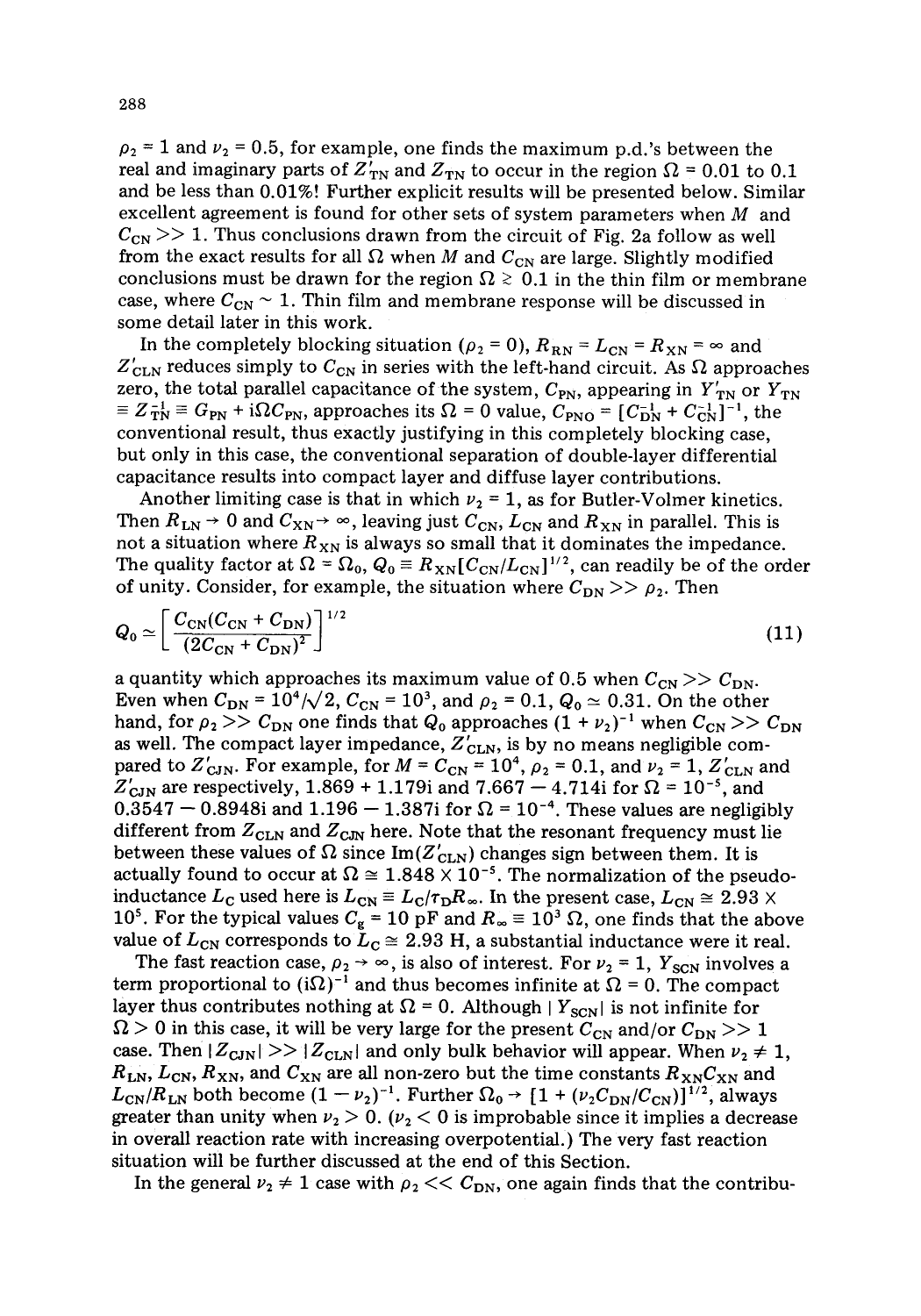tion of  $Z'_{\text{CLN}}$  to  $Z'_{\text{TN}} \equiv Z'_{\text{CN}} + Z'_{\text{CLN}}$  is often very significant. For example, for  $M = 10^4$ ,  $C_{CN} = 10^3$ ,  $\rho_2 = 1$ , and  $\nu_2 = 0.5$ , one obtains  $C_{DN} \cong 7.071 \times 10^3$ ,  $C_{\rm RN} \cong 7.070 \times 10^3$ ,  $R_{\rm RN} = 1$ ,  $R_{\rm LN} \cong 0.7796$ ,  $L_{\rm CN} \cong 1.103 \times 10^4$ ,  $R_{\rm XN} = 1.404$ , and  $C_{\text{XN}} \approx 1.007 \times 10^4$ . The resonant circuit is here more complicated and loaded resonance no longer occurs exactly at  $\Omega = \Omega_0$ . At  $\Omega = 10^{-4}$ ,  $Z'_{CLN}$  and  $Z'_{\text{C}N}$  are, respectively, 1.071 + 0.2006i and 1.667 – 0.4716i. Differences between primed and unprimed quantities occur here only in the fifth or sixth decimal place and have only reached the third decimal place by  $\Omega = 0.1$ .

Although  $Z_{CLN}$  shows strong resonant behavior and makes by no means a negligible contribution to  $Z_{\text{CJN}}$  in the  $\Omega$  region where  $|\text{Im}(Z_{\text{TN}})|$  is a maximum, the total impedance,  $Z_{TN}$  or  $Z'_{TN}$ , often turns out to be much simpler than one might expect from the above, and an exceptionally simple equivalent circuit can be found which reproduces  $Z'_{TN}$  (and even  $Z_{TN}$ ) over the usual  $\Omega$  range of interest to high accuracy when M and  $C_{CN} >> 1 + \rho_2$ .

Remember that all the circuit elements of Fig. 1 or Fig. 2a when reduced to normalized form depend only on the four parameters  $\rho_2$ ,  $\nu_2$ , M, and  $C_{CN}$ . Therefore, as shown by eqns. (6)–(9), the elements of  $Z_{CLN}$  must be interdependent. This suggests, along with numerical results for  $Z_{TN}$ , that we search for a simpler equivalent circuit with only four circuit elements. One of the simplest, consistent with explicit recognition of bulk response when  $M$  and  $C_{CN}$  are large, is shown in Fig. 2b, just the ordinary equivalent circuit found without compact layer effects but with its reaction-related circuit elements modified.

To find the simplest and most appropriate values of the frequency-independent elements  $C_{2N}$  and  $R_{2N}$  of Fig. 2b, let us require that the impedance of the Fig. 2b circuit,  $\overline{Z}_{TN}$ , agrees exactly with that of Fig. 2a,  $Z'_{TN}$ , and with  $Z_{TN}$  as  $\Omega \rightarrow 0$ . A bar will be used to identify impedances and circuit elements following from the circuit of Fig. 2b when this limiting condition is imposed. One finds

$$
R_{2N} = \overline{R}_{RN} \equiv R_{RN} + R_{LN} = \rho_2^{-1} \left[ \frac{C_{CN} + C_{DN} + \rho_2 (1 - \nu_2)}{C_{CN} + \nu_2 C_{DN}} \right]
$$
(12)

and

$$
C_{2N} = \overline{C}_{RN} \equiv \frac{R_{RN}^2 C_{RN} + R_{LN}^2 (C_{CN} + C_{XN} - 1) - [L_{CN} + 2(1 + R_{RN})R_{LN}]}{(R_{RN} + R_{LN})^2}
$$
(13)

When  $v_2 = 1$ ,  $\overline{R}_{\text{RN}}$  reduces to just  $R_{\text{RN}} = \rho_2^{-1}$  and  $\overline{C}_{\text{RN}}$  becomes

$$
\overline{C}_{\rm RN} = C_{\rm RN} - \frac{(C_{\rm DN} + \rho_2)^2}{C_{\rm DN} + C_{\rm CN}} = \frac{C_{\rm DN} [C_{\rm CN} - (1 + 2\rho_2)] - (C_{\rm CN} + \rho_2^2)}{(C_{\rm DN} + C_{\rm CN})}
$$
(14)

Equation (14) indicates that when  $C_{RN}$  and  $C_{CN}$  are both much larger than  $(1 + \rho_2)$ , the usual non-membrane case of interest,  $\overline{C}_{RN} \cong (C_{RN}^{-1} + C_{CN}^{-1})^{-1} \cong$  $C_{\rm SN} \cong (C_{\rm DN}^{-1} + C_{\rm CN}^{-1})^{-1}$ . When  $\rho_2 = 0$ , the exact result  $C_{\rm PNO} = 1 + \overline{C}_{\rm RN} = [C_{\rm DN}^{-1} + C_{\rm CN}^{-1}]$  $C_{\text{CN}}^{-1}$ ]<sup>-1</sup> is again found. Thus, to the degree that  $\overline{Z}_{\text{TN}}$  is a good approximation to  $Z_{TN}$  over the range of  $\Omega$  of interest, the entire effect of the compact layer, when M and  $C_{CN}$  are  $>> 1 + \rho_2$ , is to change  $R_R$  to  $(R_R + R_L)$  and to add  $C_C$ in series with  $C_R$ ! The degree to which  $\overline{C}_{RN}$  actually approximates  $C_{SN}$  is shown for a few varied situations in Table 1.

Let us still restrict attention to samples of macroscopic thickness so M and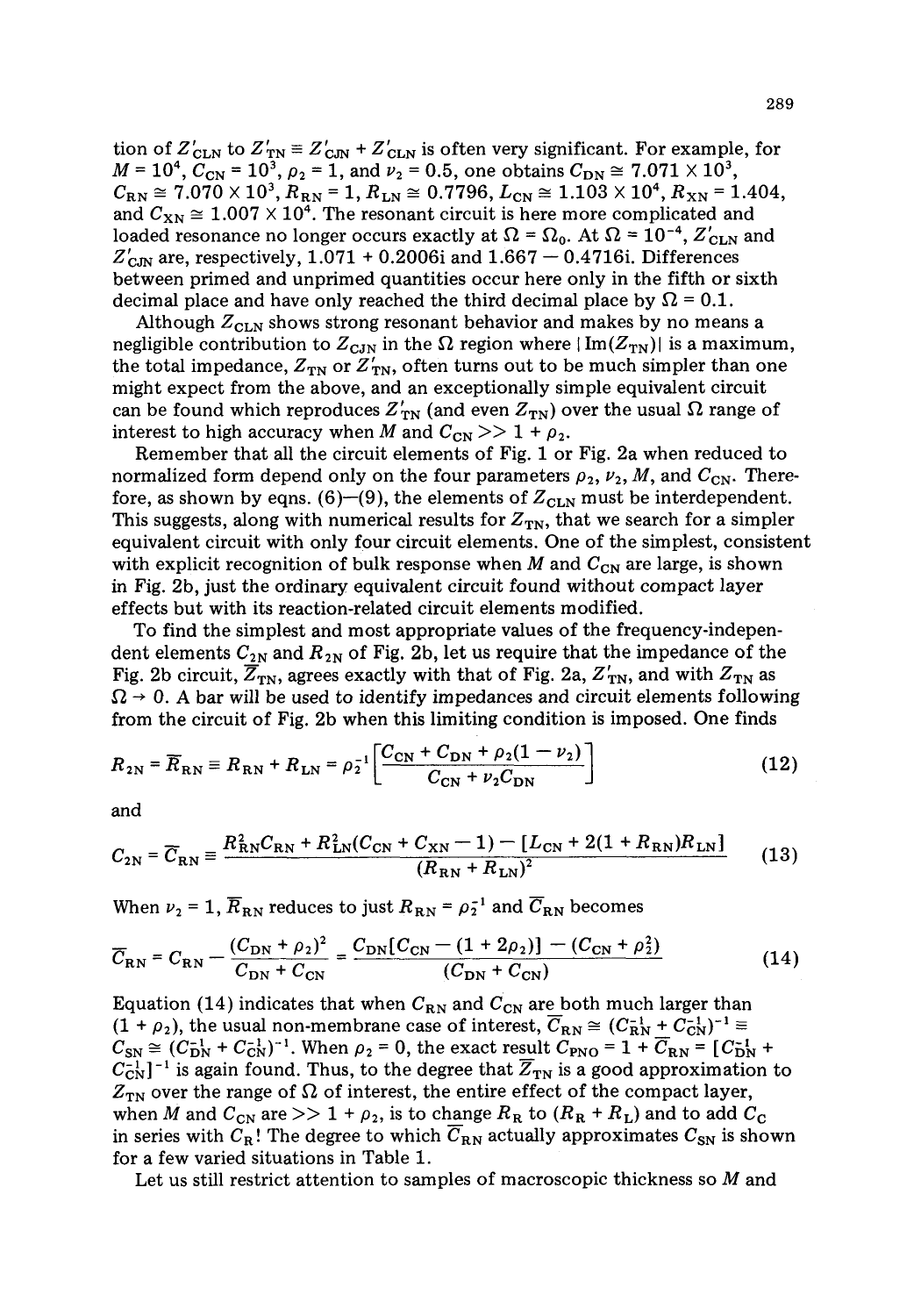|                        | $\rho_2$                        | $\mathcal{L}_{2}$ | C <sub>CN</sub> |       | $L_{\rm CN}$                                                                                                              | $R_{\rm XN}$                                                          | $\overline{R}_{\rm RN}$ | Ka<br>G                | $C_{\rm SN}$                         |
|------------------------|---------------------------------|-------------------|-----------------|-------|---------------------------------------------------------------------------------------------------------------------------|-----------------------------------------------------------------------|-------------------------|------------------------|--------------------------------------|
| ⋖                      |                                 |                   |                 |       | $7.061 \times 10^{5}$                                                                                                     | 0.9972                                                                |                         | 995.59                 | 998.59                               |
|                        |                                 |                   |                 |       |                                                                                                                           |                                                                       |                         | $4.1411 \times 10^{3}$ | $4.1418 \times 10^{3}$               |
|                        | $\overline{5}$ $\overline{5}$ 8 |                   |                 |       |                                                                                                                           | 2.612<br>7.795                                                        |                         | 874.93                 |                                      |
| $m \circ \Omega$<br>国国 |                                 |                   | esses<br>Sesses | 25222 | $2.929 \times 10^5$<br>6.195 $\times$ 10 <sup>5</sup><br>1.239 $\times$ 10 <sup>4</sup><br>1.103 $\times$ 10 <sup>4</sup> |                                                                       |                         | $\frac{8}{1}$          |                                      |
|                        |                                 |                   |                 |       |                                                                                                                           |                                                                       | 1.7796                  |                        |                                      |
|                        |                                 |                   |                 |       | $5.000 \times 10^{6}$                                                                                                     | $\begin{array}{l} 7.932 \times 10^{-5} \\ 1.404 \\ 70.71 \end{array}$ | 80.71                   | 874.09<br>875.07       | 876.09<br>876.09<br>876.09<br>876.09 |

Input parameters and resulting normalized circuit element values for various cases

TABLE<sub>1</sub>

 $\overline{\phantom{a}}$ 

 $\frac{1}{2}$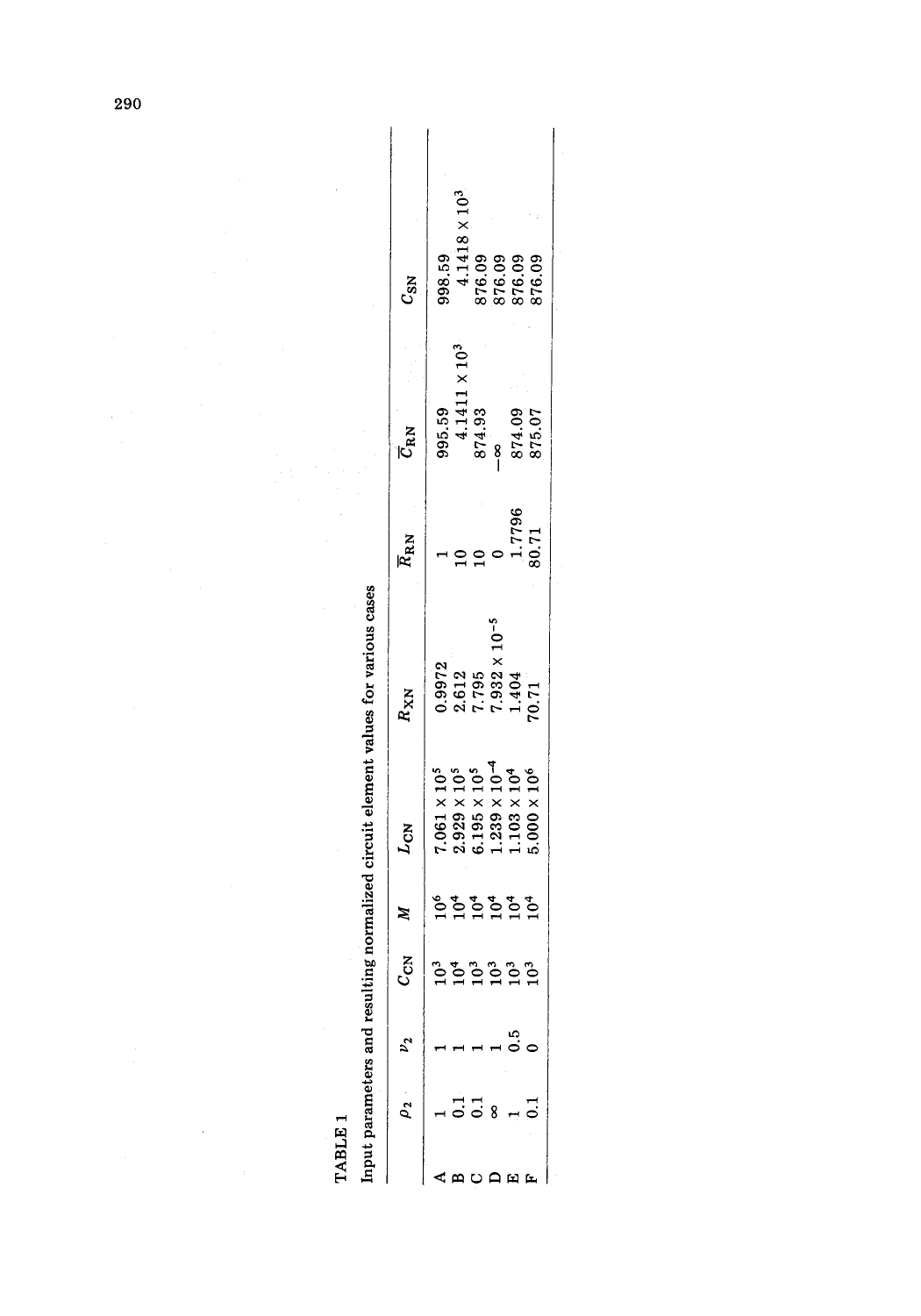$C_{\rm CN}$  >> 1. For example, if  $l = 0.4$  cm,  $L_{\rm D} = 2 \times 10^{-5}$  cm, and d, the thickness of the compact layer, were  $2 \times 10^{-8}$  cm, then  $M = 10^4$  and  $C_{CN} \simeq 10^7$ , provided the dielectric constants of the compact layer region and the bulk of the sample are approximately equal. Usually, that for the compact layer region will be smaller than that of the main material of interest. Since  $C_{DN}$  is  $10^4/\sqrt{2}$ here, and  $C_{CN}/C_{DN} >> 1$ , one finds  $\overline{C}_{RN} \cong C_{SN} \cong C_{DN}$ , leading to no appreciable compact layer effect in  $\overline{C_{\rm RN}}$ . If  $\nu_2 = 1$  as well,  $\overline{R}_{\rm RN} = R_{\rm RN} = \rho_2^{-1}$ , with no compact layer effect at all. For  $v_2 = 0.5$  and  $\rho_2 = 1$ , one calculates  $R_{RN} = 1$ ,  $R_{LN} \approx$  $3.53 \times 10^{-4}$ , and thus  $\overline{R}_{\rm RN} \approx 1.0004$ , again an entirely negligible effect. In situations Such as this, the entire effect of the compact layer is negligible. But under high concentration conditions, for appreciable intrinsic space-charge (Frenkel) layers or d.c. biasing potentials, which increase  $C_{DN}$  greatly, and for superionic conductors, one may find even for samples of macroscopic thickness that *Ccs/*   $C_{DN} \leq 1$  and even that  $C_{CN} << C_{DN}$ . When M and  $C_{CN} >> (1 + \rho_2)$  and  $C_{CN}/C_{DN}$  $<< 1$ , we have seen that  $\overline{C}_{\rm RN} \cong C_{\rm SN}$ , which in this case approaches just  $C_{\rm CN}$ . When these conditions remain satisfied, we thus expect that  $\overline{C}_{RN}$  will be virtually independent of temperature and applied potential near zero current, as found by Armstrong et al. [5,6] for  $\beta$ -alumina, and  $\overline{C_{RN}}$  will be independent of concentration as well.

Let us compare exact and approximate results for a few macroscopic situations where the compact layer leads to measurable effects. Note that when the time constants of the Fig. 2b circuit are well separated, so  $R_{\infty}C_{\rm g} << \overline{R}_{\rm R} \overline{C}_{\rm R},$  a plot of  $\overline{Z}_{\text{TN}}^*$  in the complex plane as a parametric function of  $\Omega$  leads to two adjoining semicircles with a sharp cusp between then [1,4,7,8], the bulk one extending on the real axis from  $\text{Re}(\overline{Z}_{TN}^*) = 0$  to 1 and the reaction one from 1 to  $1 + \overline{R}_{\text{RN}}$ , the normalized zero-frequency resistance,  $R_{\text{DN}}$ . Thus unless  $\overline{R}_{\text{RN}}$  is greater than perhaps 0.01, the combined compact layer/reaction processes will be of negligible importance.

Table 1 summarizes some typical input parameter situations and the resulting normalized circuit element values. For simplicity, we have not listed  $R_{RN}$  =  $\rho_2^{-1}$ ,  $C_{RN}$  [which is here well approximated by  $(2^{-1/2} M - 1)$ ],  $R_{LN}$ , and  $C_{XN}$ . In cases E and F,  $R_{LN} \approx 0.7796$  and 70.71, respectively, and is zero for the other cases. Similarly,  $C_{XN}$  = 1.0072  $\times$  10<sup>4</sup> and 10<sup>3</sup> for E and F, and is otherwise infinite. In the infinite-reaction-rate situation of case D, no compact layer/ reaction effects occur and only bulk effects remain.

Table 2 shows some impedance results for several of the cases of Table 1 at three normalized frequencies. The agreement between the exact  $Z_{TN}$  results and the  $Z'_{TN}$  and  $\overline{Z}_{TN}$  approximations must be exact as  $\Omega \rightarrow 0$ ; it is still remarkably good at  $\Omega$  = 10<sup>-4</sup>, with  $Z'_{TN}$  being slightly closer than  $\overline{Z}_{TN}$  to  $Z_{TN}$ . The similarity in most of the results for  $\Omega = 10^{-2}$  and for all at  $\Omega = 0.1$  arises because bulk effects begin to dominate the impedance in this frequency region, and, with bulk parameter normalization, bulk impedance is independent of specific input parameters. Results are shown for  $10^{-2}$  and 0.1, however, because percentage differences, as defined earlier, between the parts of the various impedances are generally largest in this range. Again we see that  $Z'_{TN}$  is remarkably close to  $Z_{TN}$  even in this region and that even  $\overline{Z}_{TN}$  is an excellent approximation. Since the circuit of Fig. 2b is much simpler than that of 2a, it is therefore clear that 2b and  $\overline{Z}_{TN}$  may be used in place of either  $Z_{TN}$  or  $Z'_{TN}$  for any  $\Omega$  in all cases of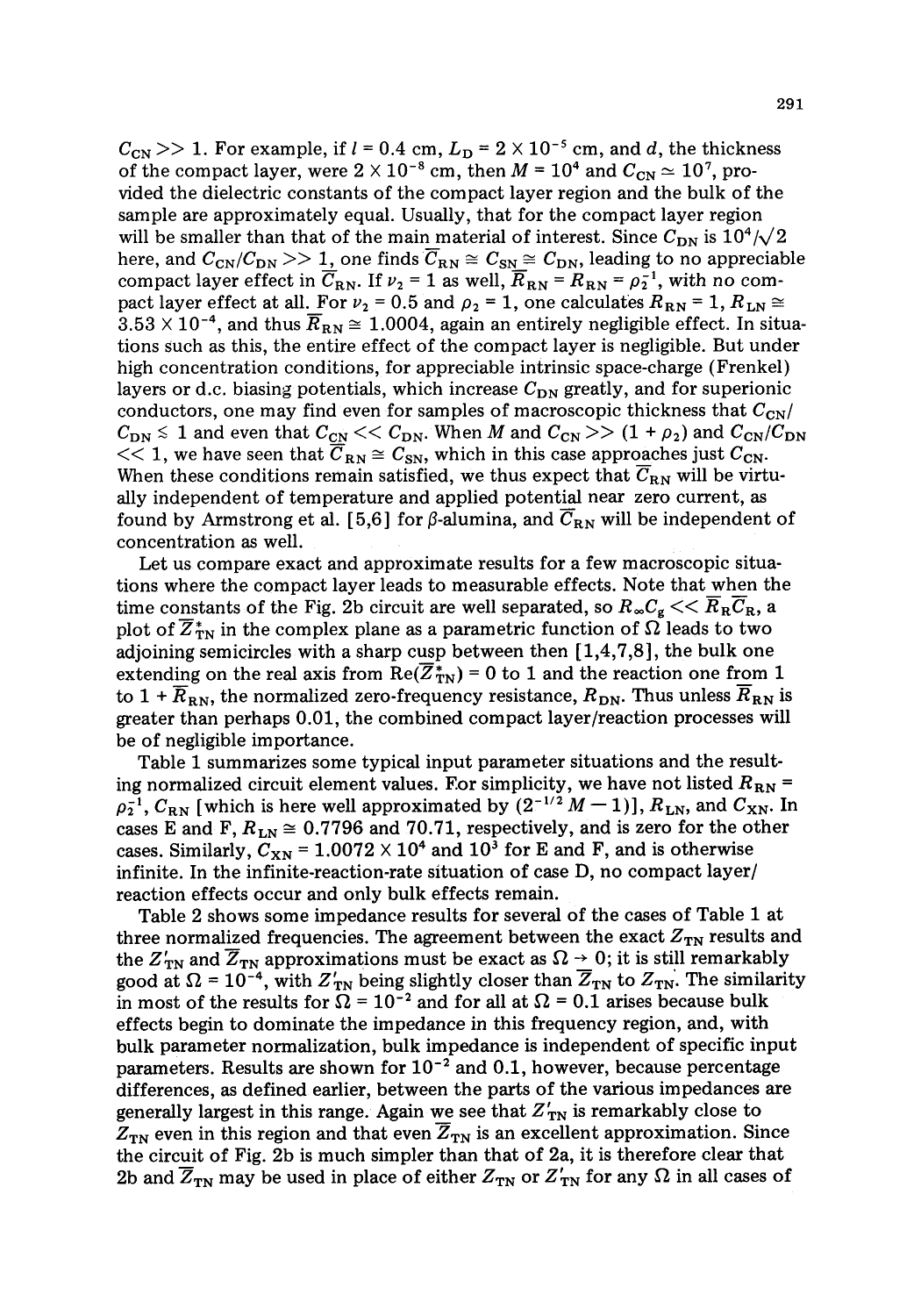|   |                         | $\Omega = 10^{-4}$     | $\Omega = 10^{-2}$       | $\Omega = 0.1$         |
|---|-------------------------|------------------------|--------------------------|------------------------|
| A | $Z_{\rm TN}$            | $1.99013 - 0.098973$ i | $1.00983 - 0.109146i$    | $0.990197 - 0.109023i$ |
|   | $Z'_{\rm TN}$           | $1.99013 - 0.098973$ i | $1.00983 - 0.109146i$    | $0.990197 - 0.109023i$ |
|   | $\overline{Z}_{\rm TN}$ | $1.99015 - 0.098977$ i | $1.00788 - 0.109510$ i   | $0.988231 - 0.108767$  |
| в | $Z_{\rm \,TN}$          | $1.55054 - 2.28139i$   | $0.999746 - 0.0341387$ i | $0.989891 - 0.101398i$ |
|   | $Z'_{\rm TN}$           | $1.55046 - 2.28139i$   | $0.999676 - 0.0341372i$  | $0.989822 - 0.101382i$ |
|   | $Z_{\rm \,TN}$          | $1.55031 - 2.28150i$   | $0.999476 - 0.0341354i$  | $0.989626 - 0.101353i$ |
| C | $Z_{\rm TN}$            | $6.65741 - 4.95679i$   | $1.00099 - 0.124125$ i   | $0.989903 - 0.110398i$ |
|   | $Z'_{\rm \bf TN}$       | $6.65726 - 4.95677i$   | $1.00092 - 0.124122i$    | $0.989835 - 0.110382i$ |
|   | $\overline{Z}_{\rm TN}$ | $6.65753 - 4.95768i$   | $0.998922 - 0.124141i$   | $0.987875 - 0.110092i$ |
| F | $Z_{\rm TN}$            | $2.58235 - 11.19060i$  | $0.999849 - 0.124139i$   | $0.989892 - 0.110398i$ |
|   | $Z'_{\rm TN}$           | $2.58226 - 11.19055i$  | $0.999779 - 0.124137i$   | $0.989823 - 0.110382i$ |
|   | $\overline{Z}_{\rm TN}$ | $2.58040 - 11.19116i$  | $0.997780 - 0.124113i$   | $0.987864 - 0.110088i$ |

Exact and approximate normalized impedance results for some Table 1 cases

interest when M and  $C_{CN} >> (1 + \rho_2)$ . Incidentally, even at  $\Omega = 10^{-2}$  in cases A, C, E, and F,  $|\text{Im}(Z_{\text{CLN}})|>|\text{Im}(Z_{\text{CLN}})|$ , showing that the compact layer still makes an important contribution to the total impedance even at this frequency.

When impedance measurements on an appropriate system are compared [8] with the predictions of Fig. 2b, estimates of  $R_{\infty}$ ,  $C_{\varepsilon}$ ,  $\overline{R}_{R}$ , and  $\overline{C}_{R}$  may be obtained. Then  $\overline{R}_{\text{RN}}$  and  $\overline{C}_{\text{RN}}$  estimates may be formed. These two quantities, which very adequately determine  $Z_{TN}$ , are insufficient to allow estimation of the four parameters  $\rho_2$ ,  $v_2$ ,  $C_{CN}$  and  $C_{DN}$ . Fortunately,  $v_2$  may be determined separately by steady-state direct current-voltage measurements near zero current, and  $C_{CN}$ may often be estimated from knowledge of the size of the charge carrier, crystal structure, or from differential capacitance measurements. In the present case, where M and  $C_{CN} >> (1 + \rho_2)$ , one can obtain  $C_{RN}$  and thus  $C_{DN}$  from  $\overline{C}_{RN}$  if  $C_{\text{CN}}$  is known or  $C_{\text{CN}}$  from  $\overline{C}_{\text{RN}}$  if  $C_{\text{DN}}$  is known. The characterization process will be aided if measurements at several different values of mobile charge concentrations can be carried out in order to vary the values of M and  $C_{DN}$  and thus facilitate the separation of  $C_{DN}$  and  $C_{CN}$ .

The calculation of the reaction rate constant,  $k_2$ , which requires the determination of  $\rho_2$ , is of particular interest when  $\nu_2 \neq 1$ . When  $\nu_2 = 1$ , we can obtain  $\rho_2$  directly from  $\overline{R}_{\text{RN}} = \rho_2^{-1}$ . But in general, eqn. (12) shows that

$$
\rho_2^{-1} = (C_{\text{CN}} + C_{\text{DN}})^{-1} [(C_{\text{CN}} + \nu_2 C_{\text{DN}}) \overline{R}_{\text{RN}} - (1 - \nu_2)] \tag{15}
$$

Thus, when  $\nu_2 \neq 1$  it is clearly incorrect to neglect the compact layer effect on the effective reaction rate and assume that  $\rho_{2}^{-1} = R_{\rm RN}$ . The relative compact layer correction to  $R_{RN}$ ,  $R_{LN}/R_{RN}$  equals ( $\nu_2^{-1}-1$ ) and is independent of  $\rho_2$ when  $C_{DN} >> C_{CN}$ . But when  $C_{DN} << C_{CN}$  it approaches  $(1 - \nu_2)\rho_2/C_{CN}$  and can clearly be large when  $\rho_2 >> C_{CN}$ . This need not imply a fast reaction rate  $(\rho_2 >> 1)$  if  $C_{CN}$  is small, as in a membrane situation. Consider the intermediate case in which  $C_{CN} = C_{DN} = \rho_2 = 10^3$  and  $\nu_2 = 0.5$ . Then,  $(R_{LN}/R_{RN}) = 2/3$ ,  $(C_{\text{CN}} + \nu_2 C_{\text{DN}})\overline{R}_{\text{RN}} = 2.5$ , and  $(1 - \nu_2) = 0.5$ . Thus, the  $(1 - \nu_2)$  term in eqn. (15) cannot be neglected here.

TABLE 2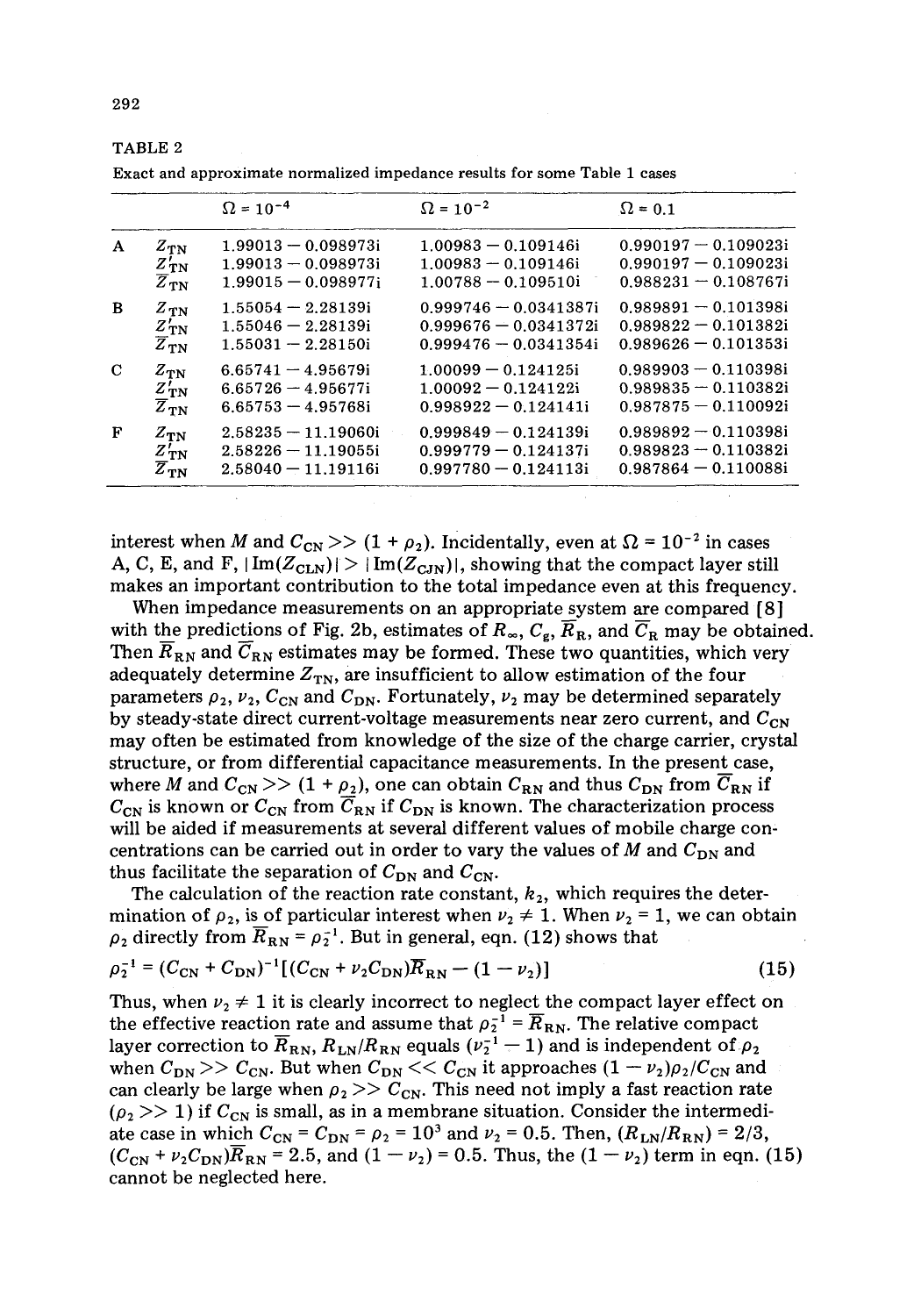Consider next the fast reaction limit,  $\rho_2 \rightarrow \infty$ . When  $\nu_2 = 1$ ,  $\overline{C}_{RN} \rightarrow -\infty$  and  $\overline{R}_{\mathrm{RN}}$   $\rightarrow$  0, implying no compact layer contributions to the total impedance. We have already seen, from consideration of the accurate  $Z_{SCN}$  expression, however, that this conclusion is true for  $\Omega = 0$  but only approximately true for  $\Omega > 0$ . When  $C_{CN}$  and  $C_{DN}$  are small (see next Section), the  $Z_{CLN}$  contribution to  $Z_{TN}$  will not be negligible (except near  $\Omega = 0$ ) for  $\rho_2$  very large and  $\nu_2 = 1$ .

The situation is somewhat different for  $\rho_2$  very large and  $\nu_2 \neq 1$ . Equation (12) leads to

$$
\overline{R}_{\rm RN} = R_{\rm LN} \cong (1 - \nu_2)/(C_{\rm CN} + \nu_2 C_{\rm DN})\tag{16}
$$

a non zero result even for  $\rho_2$  arbitrarily large. This apparent reaction resistance, which may even be negative, is independent of  $\rho_2$  for  $\rho_2$  >>  $(1 - \nu_2)^{-1}(C_{\text{CN}} + C_{\text{DN}})$ and arises entirely from the presence of the compact layer and non-Butler-Volmer kinetics. It thus establishes a maximum actual reaction rate which can be determined from small-signal a.c. methods. While  $\overline{C}_{\text{RN}} = -\infty$  for  $\nu_2 = 1$ , when  $v_2 \neq 1$   $\overline{C}_{\text{RN}}$  is finite. It is negative for  $v_2 > 10$  if  $C_{\text{DN}} >> C_{\text{CN}} >> 1$ . Although the finite value of  $\overline{C}_{RN}$  will affect the response for  $\Omega > 0$ , it has no influence at  $\Omega$  = 0 where one determines  $R_{\text{D}}$ ,  $R_{\text{DN}}$ , and  $\overline{R}_{\text{RN}}$ .

Let us define an effective boundary parameter  $\overline{\rho}^{\infty}_2$  by

$$
\overline{\rho}_2^{\infty} = \overline{R}_{\rm RN}^{-1} \Big|_{\rho_2 \to \infty} = (1 - \nu_2)^{-1} (C_{\rm CN} + \nu_2 C_{\rm DN}) \tag{17}
$$

which is related to the apparent limiting reaction rate constant by  $[1,2]$ 

$$
\overline{k}_2^{\infty} = (l/2)^{-1} D_2 \overline{\rho}_2^{\infty} \tag{18}
$$

where  $D_2$  is the diffusion coefficient for negative charge carriers. Note that since both  $C_{CN}$  and  $C_{DN}$  are proportional to l (for  $M \geq 5$ ),  $\overline{k}_{2}^{\infty}$  is intensive as it should be. To summarize, for non-Butler-Volmer kinetics the presence of the compact layer causes a finite electrode reaction resistance to appear, even if the electrode reaction is extremely fast. In this sense,  $Z_{\text{CLN}}$  or  $Z'_{\text{CLN}}$  should not be entirely neglected when  $\rho_2$  is very large. To see the possible order of magnitude of  $k_{2}^{\infty}$ , take  $l = 0.1$  cm,  $D_{2} = 10^{-5}$  cm<sup>2</sup> s<sup>-1</sup>,  $\nu_{2} = 0.5$ ,  $C_{CN} = 10^{7}$ , and  $C_{DN} =$  $2 \times 10^4$ . Then eqn. (17) leads to  $\bar{\rho}_2^{\infty} \cong 2 \times 10^7$  and  $\bar{k}_2^{\infty} \cong 10 \text{ s}^{-1}$ .

But notice that for the above input values,  $\overline{\rho}^{\infty}$  = 2 × 10<sup>7</sup> will not be experimentally determinable. As  $\Omega \rightarrow 0$  one actually measures  $R_{DN} = 1 + \overline{R}_{RN}$ , negligibly different from 1 (arising from  $R_{\infty}$  alone) in the present case. Suppose we find that we can only determine  $\overline{R}_{\rm RN}$  from  $R_{\rm DN}$  adequately when  $\overline{R}_{\rm RN} \geqslant 0.01$ . Then  $\bar{\rho}_2^{\infty} \leq 100$  and, for the above values,  $\bar{k}_2^{\infty} \leq 5 \times 10^{-5}$  s<sup>-1</sup>, a slow reaction. Further, this condition leads to  $(C_{CN} + \nu_2 C_{DN}) \leq 100(1 - \nu_2)$ , satisfied only for very thin films or membranes when  $\nu_2 \neq 1$ . Thus the  $\overline{\rho}_2^{\infty}$  limitation on  $\rho_2$  determination will generally only be of importance in such situations. Incidentally, since  $R_{\infty} \propto l$  and  $\overline{R}_{\text{R}}$  is independent of l, measurements of the same material for several differing l's will aid in the separation of  $R_{\infty}$  and  $\overline{R}_{\text{R}}$ .

The results obtained in this Section have led us to further consider our recent discussion [3] of the work of Kornyshev and Vorotyntsev [9] on the small-signal a.c. response of solid electrolytes. We there stated that the admittance expression obtained by those authors was valid only for  $\Omega \ll 1$  since it agreed with our exact result only in that frequency range. The considerations treated in this paper, however, indicate that the analytical result of Kornyshev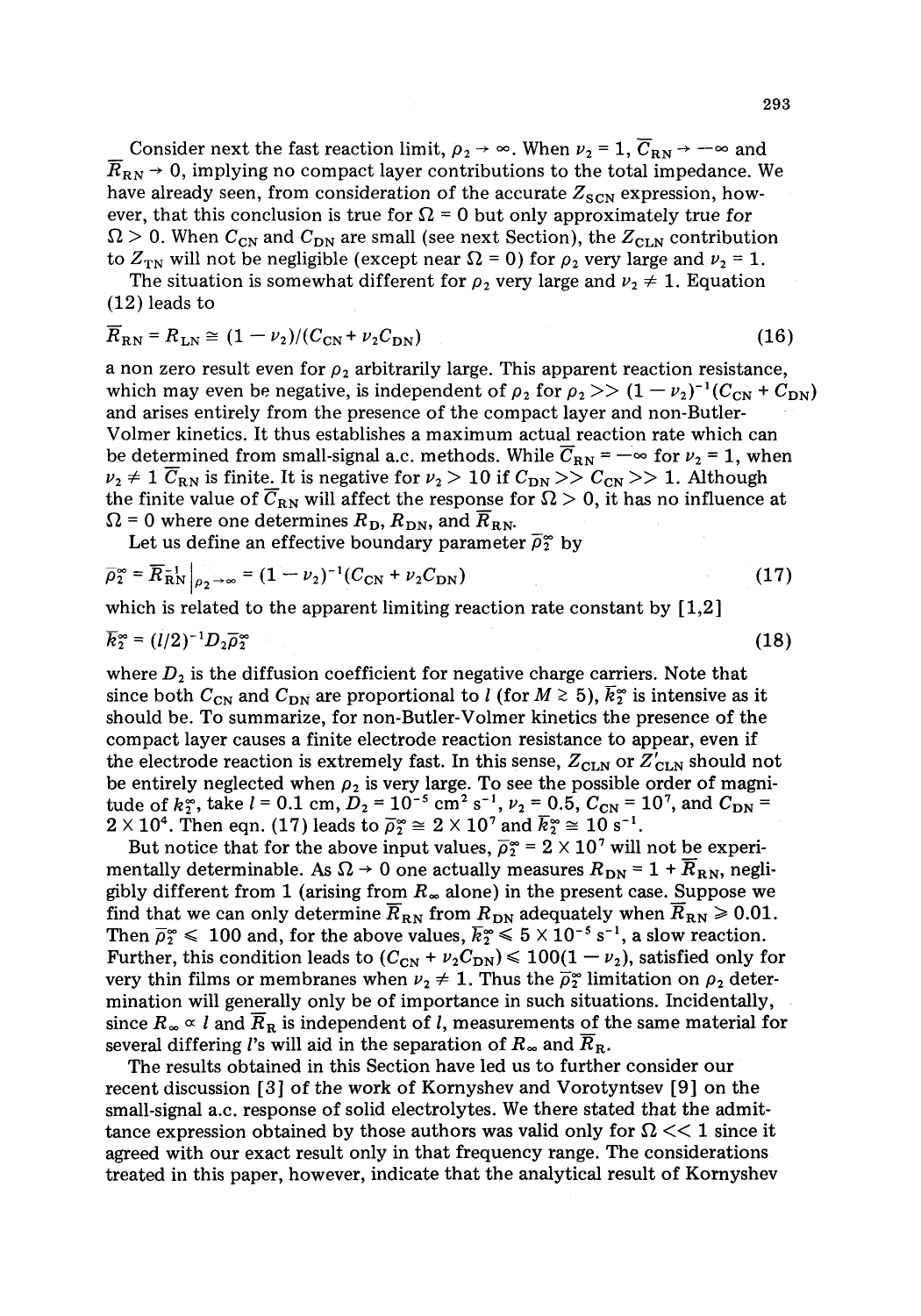and Vorotyntsev, though approximate, should quite accurately describe the observable response at all frequencies for systems of macroscopic dimensions having  $\nu_2 = 1$  satisfying the other criteria stated in their work. It may also be noted that values of  $R_2$  and  $C_2$  may readily be found for which the equivalent circuit of Fig. 2b reproduces their impedance result to within the approximations made in their work, which did not explicitly deal with equivalent circuit representations.

# *(b) Thin films and membranes*

Consider now films or membranes so thin that the compact layer thickness is appreciable compared to the total electrode separation, l. Then we may expect that  $C_{CN}$  will fall in the range 0.1 to 10<sup>2</sup>. Since l will be very small, M and  $C_{\text{DN}}$  will no longer usually fall in the range of  $10^3$  to  $10^6$  but may be as small as unity or less. Compact layers have been considered previously in the theory of ultrathin membranes, and de Levie and Abbey [10] have obtained a theoretical expression for the admittance of a membrane with compact layers. It should be noted, however, that the assumptions made by these authors differ in essence from those in our original work, their treatment being applicable to the case of charge injection into a membrane without compensating background charge, ours to the case of intrinsic charge within the membrane.

To investigate some of the possibilities let us temporarily consider only  $\nu_2 = 1$ . Then  $\overline{R}_{\rm RN} = \rho_2^{-1}$ . Equation (14) leads to the following conclusions, which of course are only of interest under conditions where  $\overline{Z}_{TN} \cong Z_{TN}$ . First, when  $C_{\text{CN}} >> C_{\text{DN}}$  and  $\rho_2, \overline{C}_{\text{RN}} \cong C_{\text{RN}}$ , and no appreciable compact layer effects are present. When  $\rho_2 = 0$ ,  $\overline{C}_{RN} + 1 = C_{DN}^{-1} + C_{CN}^{-1}$ , independent of the size of  $C_{CN}$  and  $C_{DN}$ . Note that no matter how small M, the minimum value of  $C_{DN}$  is unity.

When  $C_{CN} = \rho_2$ ,  $C_{RN} = -(1 + \rho_2) = -(1 + C_{CN})$ , negative and entirely independent of M for any M!  $\overline{C}_{RN}$  is also independent of M when  $C_{DN} >> C_{CN}$  and  $\rho_2^2$ , but this holds only over a limited range of M. In this case  $\overline{C}_{RN} \cong C_{CN} - 1 2\rho_2$ , which may also be negative. Finally,  $\overline{C}_{RN}$  may be zero. This occurs when  $C_{\text{CN}} = [\rho_2^2 + C_{\text{DN}}(1 + 2\rho_2)]/C_{\text{RN}}$ . For large *M*, this expression approaches  $(1 + 2\rho_2)$ . When  $\nu_2 \neq 1$ ,  $\overline{C}_{RN}$  may still be negative for many conditions.

Table 3 presents input and output values for various situations with  $C_{CN}$ relatively small. Here we have used  $M_n = M/\sqrt{2}$  as an input and explicitly shown  $C_{RN}$  values. For case H,  $R_{LN}$  = 0.6982 and  $C_{XN}$  = 4.440; for the other cases  $R_{LN}$  = 0 and  $C_{XN}$  =  $\infty$ . The series capacitance  $C_{SN}$  is not shown explicitly here since it is usually far different from  $\overline{C_{RN}}$  in these small  $C_{CN}$  situations. For case K,  $C_{SN}$  = 9.083.

Because of the small value of  $C_{CN}$ , impedance plane plots for the cases of Table 3 no longer show separate bulk and compact layer/reaction semicircles with a sharp cusp between them. Instead there is melding of various kinds. The  $\Omega \rightarrow 0$  normalized resistance,  $R_{DN}$ , is 11 in cases A-E and I-K. It is 10<sup>3</sup> for F, 2 for G, and 2.7 for H. For cases A-C, the normalized impedance plot yields an arc with nearly a straight-line portion at an angle of about 45<sup>°</sup> smoothly melding into the arc of a circle with radius about 5. The maximum value of  $|\text{Im}(Z_{TN})|$  is about 5 and occurs near  $\Omega = 0.1$ , a value arising from  $C_{\alpha N}\overline{R}_{RN}\Omega = \overline{R}_{RN}\Omega = 1$ . These curves could possibly erroneously be identified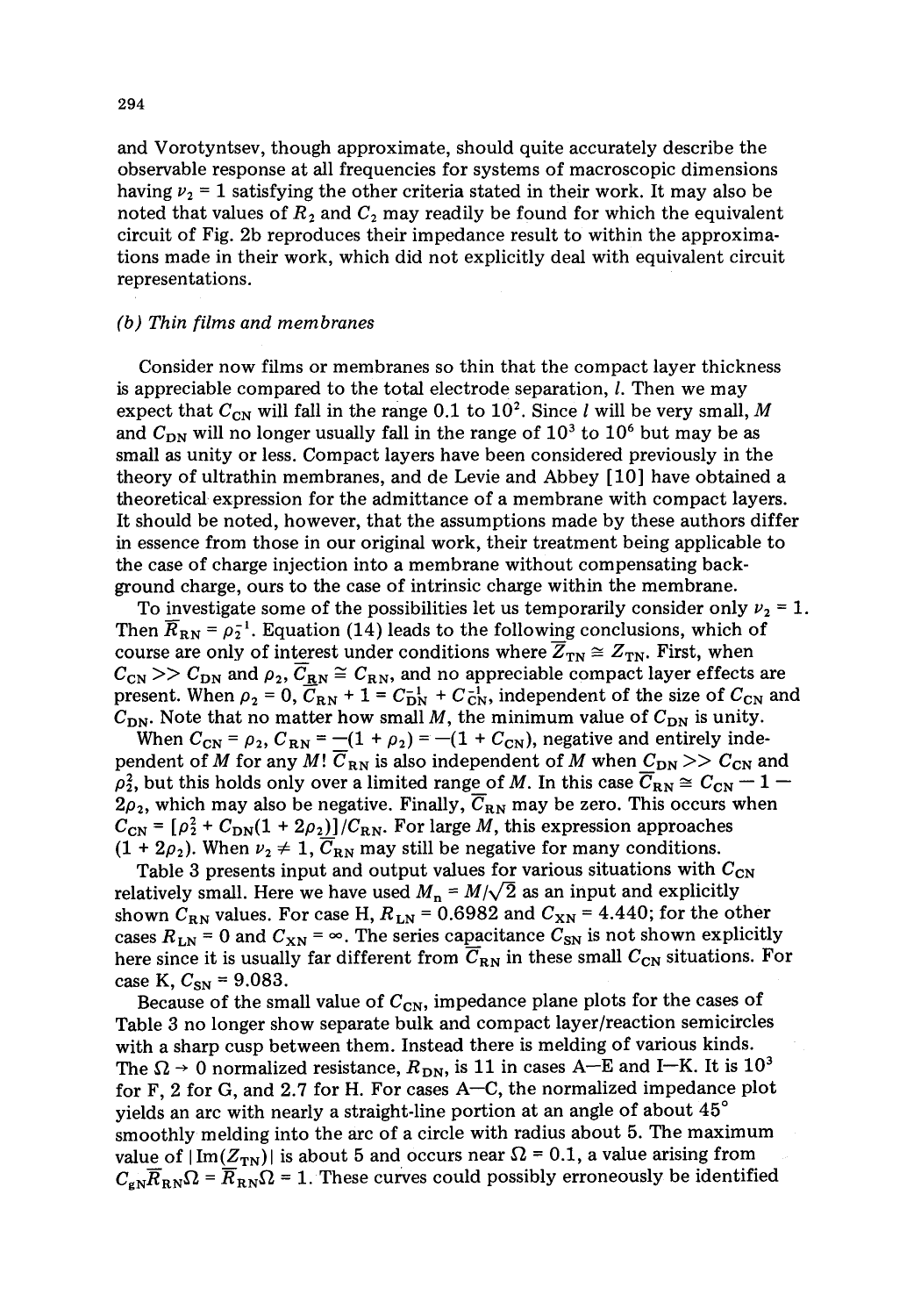|                    | $\rho_2$    | $\overline{c}_d$ | ್ರ                                      | $\mathbf{z}_{\mathbf{n}}$                                                                                  | $C_{\mathbf{R}\mathbf{N}}$                                                                                                                                                                                                | $L_{\rm CN}$                                                                                                                                                                                         | $R_{\rm XN}$                                                                                                | $\overline{R}_{\rm RN}$                           | $\bar{C}_{\text{RM}}$                                                                                                                                                                                                                                                                                       |
|--------------------|-------------|------------------|-----------------------------------------|------------------------------------------------------------------------------------------------------------|---------------------------------------------------------------------------------------------------------------------------------------------------------------------------------------------------------------------------|------------------------------------------------------------------------------------------------------------------------------------------------------------------------------------------------------|-------------------------------------------------------------------------------------------------------------|---------------------------------------------------|-------------------------------------------------------------------------------------------------------------------------------------------------------------------------------------------------------------------------------------------------------------------------------------------------------------|
|                    | 333339--333 |                  |                                         |                                                                                                            | 9999                                                                                                                                                                                                                      |                                                                                                                                                                                                      |                                                                                                             |                                                   |                                                                                                                                                                                                                                                                                                             |
|                    |             |                  |                                         |                                                                                                            |                                                                                                                                                                                                                           |                                                                                                                                                                                                      |                                                                                                             |                                                   |                                                                                                                                                                                                                                                                                                             |
|                    |             |                  |                                         |                                                                                                            |                                                                                                                                                                                                                           |                                                                                                                                                                                                      |                                                                                                             |                                                   |                                                                                                                                                                                                                                                                                                             |
|                    |             |                  |                                         |                                                                                                            |                                                                                                                                                                                                                           |                                                                                                                                                                                                      |                                                                                                             | $\ddot{\phantom{0}}$                              |                                                                                                                                                                                                                                                                                                             |
|                    |             |                  |                                         |                                                                                                            |                                                                                                                                                                                                                           |                                                                                                                                                                                                      |                                                                                                             |                                                   |                                                                                                                                                                                                                                                                                                             |
| <b>AAOAREGHI-K</b> |             |                  |                                         | $\begin{array}{c}\n 2 \text{ m} \\ 3 \text{ m} \\ 1 \text{ m} \\ 2 \text{ m} \\ 3 \text{ m}\n \end{array}$ | $\begin{array}{l} 2.015 \\ 0.3130 \\ 0.3130 \\ 3.33 \times 10^{-9} \\ 3.33 \times 10^{-9} \\ 0.3130 \\ 0.3130 \\ 0.3130 \\ 3.331 \times 10^{-3} \\ 3.331 \times 10^{-3} \\ 3.331 \times 10^{-3} \\ 0.3130 \\ \end{array}$ |                                                                                                                                                                                                      |                                                                                                             |                                                   |                                                                                                                                                                                                                                                                                                             |
|                    |             |                  |                                         |                                                                                                            |                                                                                                                                                                                                                           |                                                                                                                                                                                                      |                                                                                                             |                                                   |                                                                                                                                                                                                                                                                                                             |
|                    |             |                  |                                         |                                                                                                            |                                                                                                                                                                                                                           |                                                                                                                                                                                                      |                                                                                                             | $\begin{array}{c} 10^3 \\ 1 \\ 1.698 \end{array}$ |                                                                                                                                                                                                                                                                                                             |
|                    |             |                  |                                         |                                                                                                            |                                                                                                                                                                                                                           |                                                                                                                                                                                                      |                                                                                                             |                                                   |                                                                                                                                                                                                                                                                                                             |
|                    |             |                  | $\begin{array}{c} 28 \\ 21 \end{array}$ |                                                                                                            |                                                                                                                                                                                                                           |                                                                                                                                                                                                      |                                                                                                             |                                                   |                                                                                                                                                                                                                                                                                                             |
|                    |             |                  |                                         |                                                                                                            |                                                                                                                                                                                                                           | $\begin{array}{l} 9.999 \times 10^5\\ 9.274 \times 10^2\\ 9.274 \times 10^2\\ 2.417 \times 10^2\\ 2.632 \times 10^1\\ 8.632 \times 10^1\\ 9.010 \times 10^1\\ 5.010 \times 10^5\\ 2.313 \end{array}$ | 9.998<br>8.382<br>6.154<br>4.238<br>4.238 × 10 <sup>2</sup><br>3.336 × 1070<br>0.6623<br>0.66338<br>0.66338 |                                                   | $\begin{array}{l} 2001 \\ 70213 \\ 6030 \\ 71401 \\ 6030 \\ 71500 \\ 71350 \\ 8030 \\ 71350 \\ 7130 \\ 7130 \\ 7130 \\ 7130 \\ 7130 \\ 7130 \\ 7130 \\ 7130 \\ 7130 \\ 7130 \\ 7130 \\ 7130 \\ 7130 \\ 7130 \\ 7130 \\ 7130 \\ 7130 \\ 7130 \\ 7130 \\ 7130 \\ 7130 \\ 7130 \\ 7130 \\ 7130 \\ 7130 \\ 713$ |
|                    |             |                  |                                         |                                                                                                            |                                                                                                                                                                                                                           |                                                                                                                                                                                                      |                                                                                                             |                                                   |                                                                                                                                                                                                                                                                                                             |

Input parameters and resulting normalized circuit element values for various cases

TABLE 3

295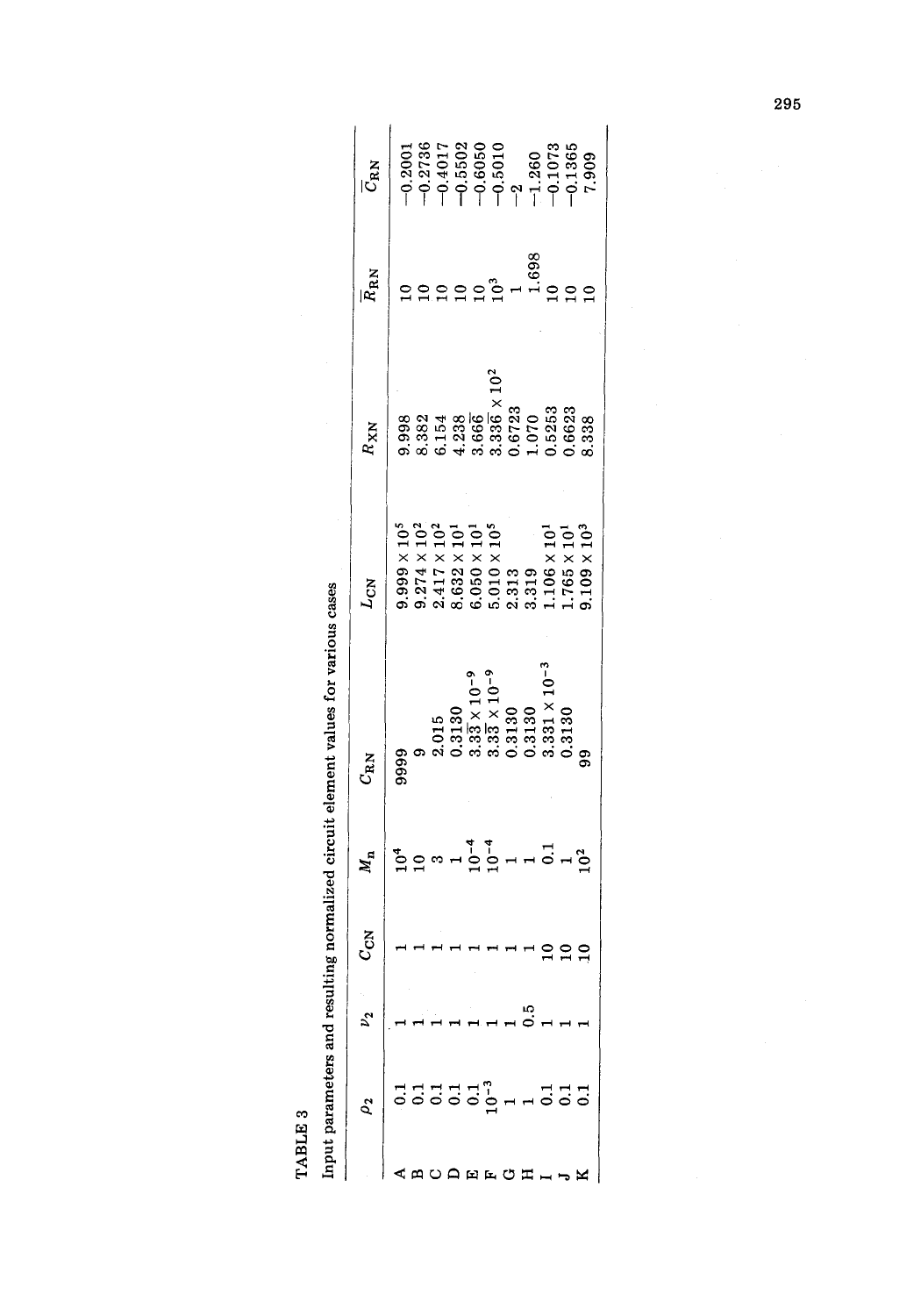as of finite Warburg form [4,7] judging by shape alone. No separate bulk semicircle is at all apparent here.

The plots for cases D-I are also very instructive. They are nearly perfect semicircles with radius  $R_{\text{DN}}/2$ . If compact layer effects of the present type were present but ignored, one would surely identify such semicircles with pure bulk behavior. But this would be wrong. Even when  $v_2 = 1$  and  $R_{LN} = 0$ ,  $R_{DN}$ may differ greatly from  $R_{\infty N} = 1$ . In case D, for example,  $R_{DN} = 11$ .

It is of interest to examine the constancy of the radius of the case D arc assuming that it approximates a semicircle with center at  $Re(Z_{TN}) = R_{DN}/2 =$ 5.5 and Im( $Z_{TN}$ ) = 0. We therefore compare [{Re( $Z_{TN}$ ) – 0.5 $R_{DN}$ }<sup>2</sup> + {Im- $(Z_{TN})$ <sup>2</sup>]<sup>1/2</sup> with 5.5. The following values are obtained:  $\Omega = 10^{-2}$ , 5.4998;  $\Omega = 10^{-1}$ , 5.488;  $\Omega = 1$ , 5.459; and  $\Omega = 10$ , 5.495. The arc is nearly, but not exactly, semicircular.

To investigate the degree to which nearly semicircular arcs, such as those obtained in cases  $D-I$ , can be well represented by simple equivalent circuits involving frequency-independent elements, we have fitted 37 exact  $Z_{TN}(\Omega)$ values calculated for case D for the range  $10^{-8} \le \Omega \le 10$  by unweighted complex least squares [8]. The  $\Omega$  values were uniformly distributed in log  $\Omega$ . Fitting to the impedance of a single resistance  $R<sub>N</sub>$  in parallel with a single capacitance  $C_N$  yielded a good fit with  $R_N \approx 10.9986 \pm 0.0021$  and  $C_N \approx 0.5447 \pm 0.0006$ , where the standard deviations listed here are only indicative since they arise entirely from systematic rather than random disagreement between "data" and model. The value of  $R_N$  found is satisfyingly close to  $R_{DN} = 11$ . The  $C_N$ value is a complicated mixture of  $C_{eN} \equiv 1$  and  $\overline{C}_{RN} = -0.5502$ . As expected, the fit between model and data was better at small  $\Omega$  values than at large ones. In addition, a fit was carried out to a circuit of the form of that of Fig. 2b with the quantities  $R_{\infty}$  and  $C_{\text{eN}}$  replaced by  $R_{1N}$  and  $C_{1N}$ . This fit reduced completely to the first one, showing that a better fit could not be obtained in this case with four instead of two free frequency-independent circuit elements.

As  $M_n$  increases from the value of 1 in case J to 100 in case K, the good semicircle found in case J begins to distort and by  $M_n = 10$  a considerable portion of the bulk semicircle, radius 0.5, appears before it melds smoothly into the compact layer/reaction semicircle, radius 5. By  $M_n = 100$  of case J, even more of the bulk semicircle is apparent at the high  $\Omega$  end of the data. There is, however, no maximum present in  $|\text{Im}(Z_{TN})|$  in passing from the bulk part of the curve to the beginning of the low frequency semicircle.

Finally, one may ask how good the  $Z'_{TN}$  and  $\overline{Z}_{TN}$  approximations turn out to be in the present cases. A few representative impedance results are listed in Table 4. In many of these cases the magnitudes of the real or imaginary parts of  $Z_{\text{CLN}}$  are greater than corresponding parts of  $Z_{\text{CJN}}$ , indicating dominant compact layer effects. The Table shows that both  $Z'_{TN}$  and  $\overline{Z}_{TN}$  are quite good for  $\Omega = 10^{-2}$ ;  $Z'_{\text{TN}}$  usually remains quite adequate for the larger  $\Omega$  values; and the  $Z_{TN}$  values are appreciably poorer for  $\Omega = 1$ . Generally, as found earlier,  $Z'_{TN}$  is a better global approximation than  $\overline{Z}_{TN}$ , but it is remarkable that they both remain as good as they do in the small  $C_{CN}$ , large  $\Omega$  region.

Quite different behavior appears for cases E and F where  $M_n \ll 1$ . Here both  $Z'_{\text{CJN}}$  and  $Z'_{\text{CLN}}$  are correct to six or more decimal places, as is  $Z'_{\text{TN}}$  as well, for all  $\Omega$  values. Although the  $\overline{Z}_{TN}$  values shown for case F in Table 4 at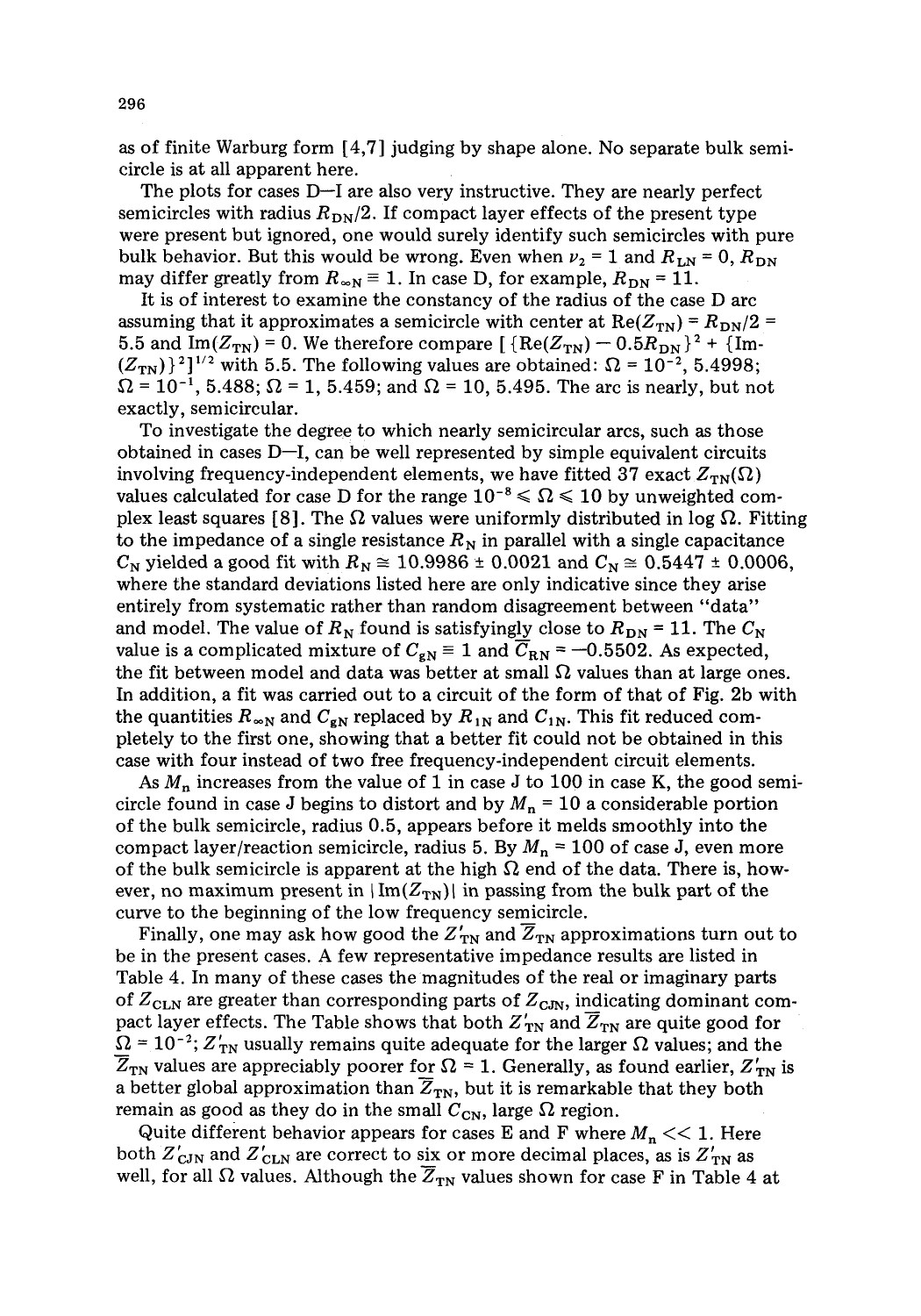TABLE 4

|   |                         | $\Omega = 10^{-2}$                 | $\Omega = 10^{-1}$  | $\Omega = 1$                       |
|---|-------------------------|------------------------------------|---------------------|------------------------------------|
| C | $Z_{\rm \,TN}$          | $10.939 - 0.8036$ i                | $7.115 - 5.116i$    | $0.4724 - 1.582i$                  |
|   | $Z'_{\rm TN}$           | $10.959 - 0.8196i$                 | $6.902 - 5.122i$    | $0.4715 - 1.523i$                  |
|   | $\overline{Z}_{\rm TN}$ | $10.939 - 0.8037$ i                | $7.111 - 5.160i$    | $0.3671 - 1.312i$                  |
| F | $Z_{\rm \,TN}$          | $38.426 - 192.32i$                 | $0.39944 - 19.992i$ | $3.9960 \times 10^{-3} - 2.0000i$  |
|   | $Z'_{\rm TN}$           | $38.426 - 192.32i$                 | $0.39944 - 19.992i$ | $3.9960 \times 10^{-3} - 2.0000$ i |
|   | $\overline{Z}_{\rm TN}$ | $39.310 - 191.94i$                 | $1.3844 - 19.854i$  | $0.50199 - 1.4980i$                |
| H | $Z_{\rm TN}$            | $2.6977 - 3.6455 \times 10^{-2}$ i | $2.650 - 0.3581i$   | $0.9549 - 1.290i$                  |
|   | $Z'_{\rm TN}$           | $2.6977 - 3.6458 \times 10^{-2}$ i | $2.653 - 0.3603i$   | $0.9151 - 1.280i$                  |
|   | $\overline{Z}_{\rm TN}$ | $2.6974 - 3.6450 \times 10^{-2}$ i | $2.622 - 0.3528i$   | $0.7155 - 0.8087i$                 |
| J | $Z_{\rm \,TN}$          | $10.8368 - 1.3265i$                | $4.410 - 5.357i$    | $0.1250 - 0.8982i$                 |
|   | $Z'_{\rm TN}$           | $10.8376 - 1.3268i$                | $4.393 - 5.368i$    | $0.1168 - 0.8921i$                 |
|   | ${Z}_{\rm \bf TN}$      | $10.8374 - 1.3266i$                | $4.404 - 5.383i$    | $8.406 \times 10^{-2} - 0.8921$ i  |
| Κ | $Z_{\rm \,TN}$          | $6.466 - 4.995i$                   | $1.095 - 1.185i$    | $0.4957 - 0.6023i$                 |
|   | $Z^\prime_{\rm \,TN}$   | $6.455 - 4.992i$                   | $1.090 - 1.183i$    | $0.4962 - 0.6000i$                 |
|   | $\overline{Z}_{\rm TN}$ | $6.473 - 5.081i$                   | $0.9058 - 1.200i$   | $0.4408 - 0.5042i$                 |

Exact and approximate normalized impedance results for some Table 3 cases

 $\Omega$  = 0.1 and 1 are quite poor, one should remember that the semicircle in this case has a radius of  $1001/2$ , so all the values listed for  $\Omega = 0.1$  and 1 are very small compared to those near the middle of the semicircle, and errors in these small values are thus relatively less significant.

#### (IV) CONCLUSIONS

The results presented here and many others which have been calculated suggest that in the great majority of cases of interest, even for small  $C_{CN}$ ,  $Z'_{TN}$  is a fully adequate approximation and that in many situations even  $\overline{Z}_{\text{TN}}$  is adequate. It is worth emphasizing, however, that in the many cases where  $\overline{Z}_{TN}$  is adequate,  $\overline{\mathcal{C}}_{\text{RN}}$  should be calculated from eqn. (13) or (14), and  $R_{\text{RN}}$  should be distinguished from  $\overline{R}_{\rm RN}$  unless  $\nu_2 = 1$ . Only when  $C_{\rm CN} >> C_{\rm DN}$  should compact layer effects be ignored and this condition is by no means satisfied in many experimental situations. The existence and wide range of adequacy of the  $\overline{Z}_\textrm{TN}$ approximation explains why relatively simple equivalent circuits, like that of Fig. 2b, have been found adequate to analyze a wide variety of ionic-conduction data. But such analyses should properly take into account the differences between  $C_{RN}$  and  $\overline{C}_{RN}$  and  $R_{RN}$  and  $\overline{R}_{RN}$  discussed herein.

Although the excellent agreement between  $Z_{\text{TN}}$ ,  $Z'_{\text{TN}}$  and  $\overline{Z}_{\text{TN}}$  for a wide range of parameter values over a wide frequency range is of primary interest, the remarkable agreement between the  $Z'_{\text{TN}}$  impedance of the circuit of Fig. 2a and the  $\overline{Z}_{TN}$  impedance of the very different and much simpler circuit of Fig. 2b with  $R_2 = \overline{R}_R$  and  $C_2 = C_R$  is itself noteworthy. Evidently, the special relations between many of the circuit elements are instrumental in ensuring such agreement at least for  $\Omega \leq 1$  and involving a kind of similarity transformation, one where the form of the  $Z_{\text{CJN}}$  circuit on the left of Fig. 2a is very nearly con